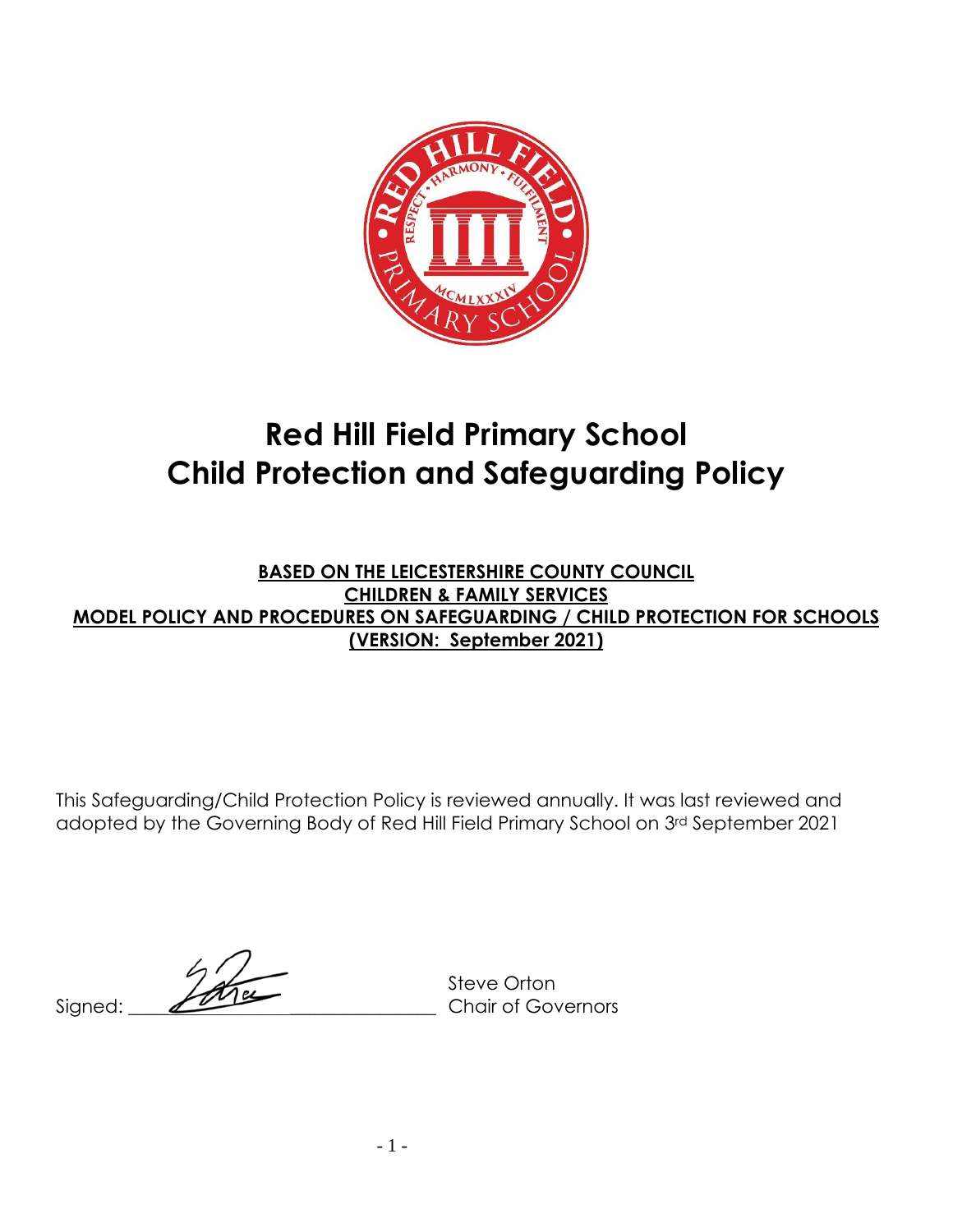| <b>CONTENTS</b>                                                                                                                                                                                                                                                                                                                                | Page |
|------------------------------------------------------------------------------------------------------------------------------------------------------------------------------------------------------------------------------------------------------------------------------------------------------------------------------------------------|------|
| <b>Named staff &amp; contacts</b>                                                                                                                                                                                                                                                                                                              | 3    |
| Introduction                                                                                                                                                                                                                                                                                                                                   | 4    |
| <b>Safeguarding Commitment</b>                                                                                                                                                                                                                                                                                                                 | 5    |
| <b>Roles and Responsibilities</b>                                                                                                                                                                                                                                                                                                              |      |
| General                                                                                                                                                                                                                                                                                                                                        | 6    |
| <b>Governing Body</b>                                                                                                                                                                                                                                                                                                                          | 6    |
| <b>Headteacher</b>                                                                                                                                                                                                                                                                                                                             | 8    |
| <b>Designated Safeguarding Lead</b>                                                                                                                                                                                                                                                                                                            | 8    |
| <b>Records, Monitoring and Transfer</b>                                                                                                                                                                                                                                                                                                        | 9    |
| <b>Support to pupils and school staff</b> (incl. mental health, peer on peer abuse,<br>online safety, sexual violence and sexual harassment, children missing,<br>child sexual exploitation and child criminal exploitation, serious violence,<br>so-called honour-based violence, modern slavery and human trafficking,<br>private fostering) | 10   |
| Working with parents and carers                                                                                                                                                                                                                                                                                                                | 15   |
| <b>Other Relevant Policies</b>                                                                                                                                                                                                                                                                                                                 | 15   |
| <b>Recruitment and Selection of Staff</b>                                                                                                                                                                                                                                                                                                      | 16   |
| Appendix 1 - Procedure to follow in cases of possible, alleged or suspected abuse                                                                                                                                                                                                                                                              | 17   |
| Appendix 2 - Procedure for allegations against staff and volunteers                                                                                                                                                                                                                                                                            | 19   |
| Appendix 3 - Low-level concerns policy                                                                                                                                                                                                                                                                                                         | 20   |
| Appendix 4 - EYFS Policy for the use of Cameras and Mobile Phones                                                                                                                                                                                                                                                                              | 23   |
| Appendix 5 - Safeguarding pupils who are vulnerable to extremism and radicalisation                                                                                                                                                                                                                                                            | 23   |
| Appendix 6 - Radicalisation and Extremism Risk Assessment                                                                                                                                                                                                                                                                                      | 24   |
| Appendix 7 – Female Genital Mutilation                                                                                                                                                                                                                                                                                                         | 25   |
| Appendix 8 – Indicators of abuse and neglect                                                                                                                                                                                                                                                                                                   | 26   |
| Appendix 9 – Low Level Concern Form (Adults)                                                                                                                                                                                                                                                                                                   | 27   |
| Appendix 9 - Safeguarding Concern Form                                                                                                                                                                                                                                                                                                         | 28   |
| Appendix 10 - Safeguarding Poster                                                                                                                                                                                                                                                                                                              | 29   |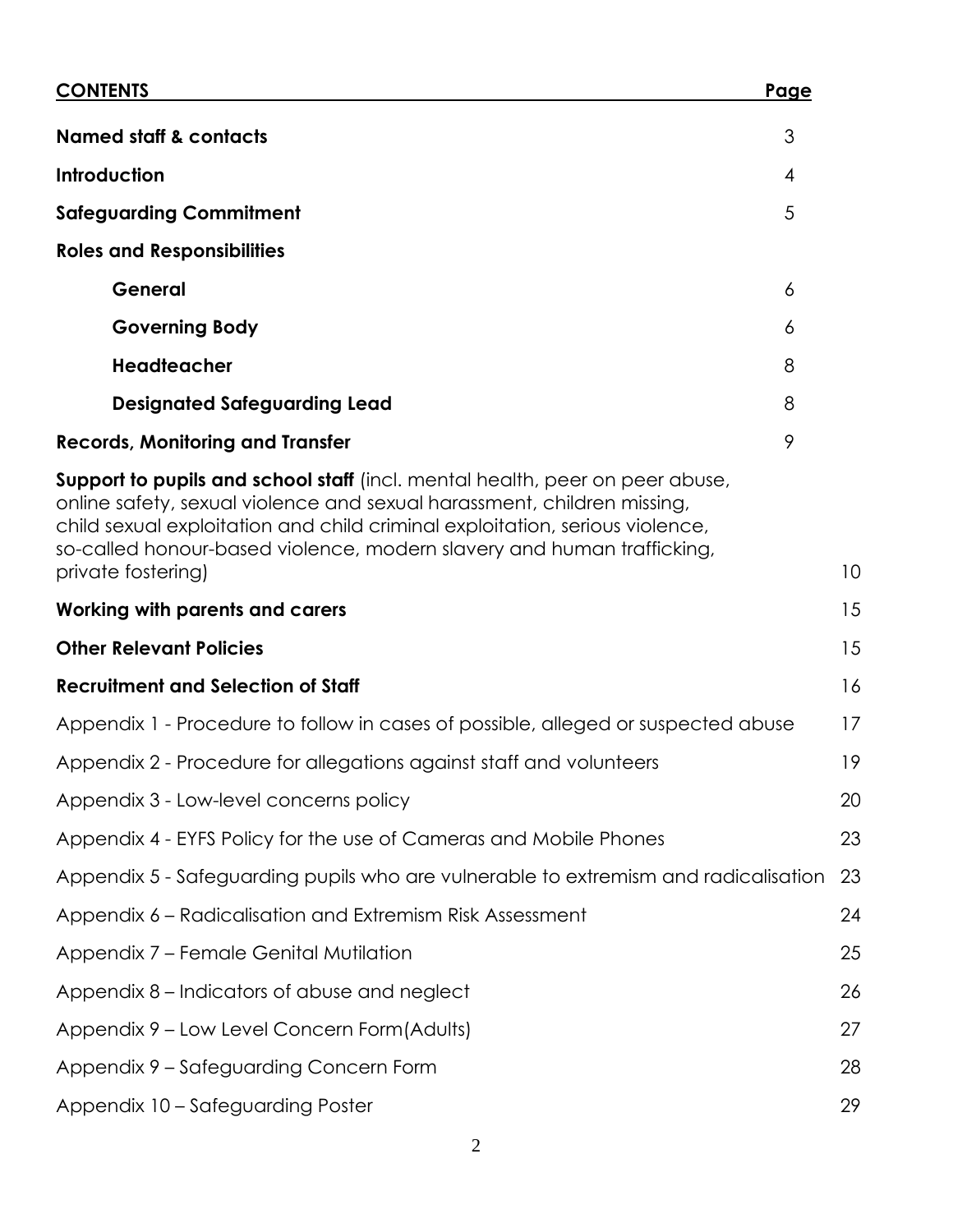#### **Named staff and contacts**

- Designated Safeguarding Lead: Stephen Snelson, Headteacher
- Deputy Designated Safeguarding Leads
	- o Rachel Watts, Deputy Headteacher
	- o Kate Chapman, Assistant Headteacher
	- o Moira Swarbrick, Well-Being and Emotional Support Assistant
	- o Izzy Reid-Mackay, SENDCo
- Designated Teacher for Children in Care Kate Chapman, Assistant Headteacher
- Nominated Safeguarding Governor: Steve Orton, Chair of Governors
- Chair of Trustees: Gill Weston

Safeguarding and Performance Unit contacts:

#### **Service Manager - Safeguarding and Performance Service**

Hayley Binley 01163057566 / 07538562293

#### **LADO / Allegations:**

Kim Taylor / Lovona Brown 0116 305 7597

#### **Safeguarding Development Officers:**

Simon Genders 0116 305 7750 Ann Prideaux 0116 305 7317

#### **First Response Children's Duty (Tier 4 Same-day referrals)**

Telephone 0116 3050005 Email [childrensduty@leics.gov.uk](mailto:childrensduty@leics.gov.uk) Address First Response Children's Duty Room 100b County Hall Championship Way **Glenfield** LE3 8RF

#### **All other referrals including Early Help (Children & Family Wellbeing) Service** <http://lrsb.org.uk/childreport>

**Early Help queries and Consultation Line** 0116 3058727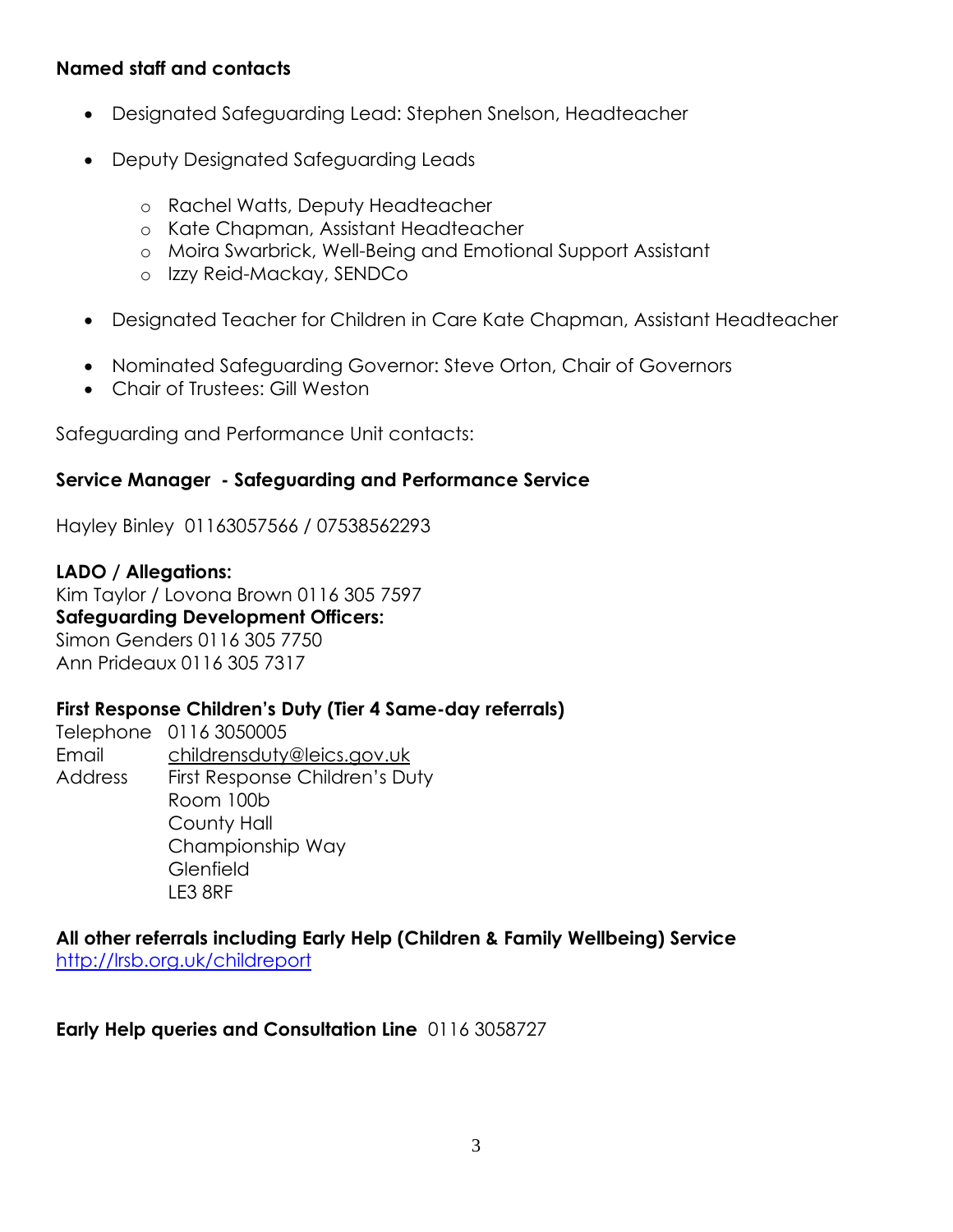# **1 Introduction**

- 1.1 Red Hill Field Primary School fully recognises the contribution it can make to protect children and support pupils in school. The aim of the policy is to safeguard and promote our pupils' welfare, safety and health by fostering an honest, open, caring and supportive environment. We encourage children to talk about their worries and to report their concerns to us. The pupils' welfare is of paramount importance.
- 1.2 This policy is consistent with:
	- the legal duty to safeguard and promote the welfare of children, as described in or section 157 of the Education Act 2002 for academies and the statutory guidance "*Keeping children safe in education – Statutory guidance for schools and colleges", 2021* and *"Working Together to Safeguard Children", 2018.*
	- the Leicestershire and Rutland Safeguarding Children Partnership Multi-Agency Safeguarding Arrangements
- 1.3 There are four main elements to our Safeguarding / Child Protection Policy:
	- **Prevention** (e.g. positive school atmosphere, teaching and pastoral support to pupils, safer recruitment procedures);
	- **Protection** (by following agreed procedures, ensuring staff are trained and supported to respond appropriately and sensitively to Child Protection concerns);
	- **Support** (to pupils and school staff and to children who may have been harmed or abused);
	- **Working with parents** (to ensure appropriate communications and actions are undertaken).
- 1.4 This policy applies to all staff, volunteers, governors and visitors to the school. We recognise that child protection is the responsibility of all adults in school. We will ensure that all parents and other working partners are aware of our child protection policy by mentioning it in our school prospectus, displaying appropriate information in our reception and on the school website and by raising awareness at meetings with parents as appropriate.

#### 1.5 **Extended school activities**

Where the Governing Body provides services or activities directly under the supervision or management of school staff, the school's arrangements for child protection will apply. Where services or activities are provided separately by another body, the Governing Body will seek assurance in writing that the body concerned has appropriate policies and procedures in place to safeguard and protect children (inspecting these where needed) and that there are arrangements to liaise with the school on these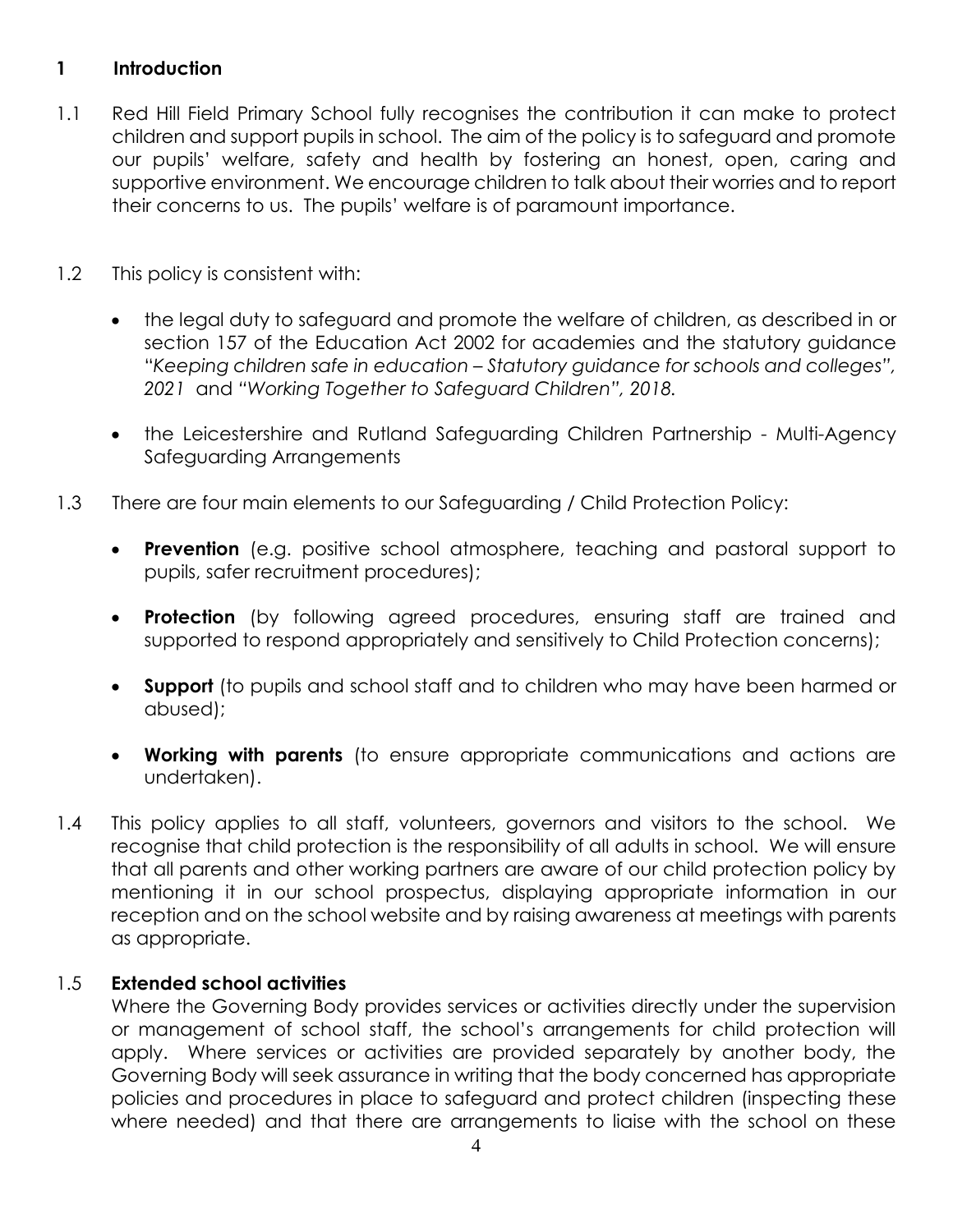matters where appropriate. Safeguarding requirements will be included in any lease or hire agreement as a condition of use; and any failure to comply will lead to termination of the agreement.

#### **2 Safeguarding Commitment**

- 2.1 For the purposes of this policy, safeguarding and promoting the welfare of children is defined as:
	- protecting children from maltreatment;
	- preventing impairment of children's mental and physical health or development;
	- ensuring that children grow up in circumstances consistent with the provision of safe and effective care; and
	- taking action to enable all children to have the best outcomes.
- 2.2 The school adopts an open and accepting attitude towards children as part of its responsibility for pastoral care. Staff encourage children and parents to feel free to talk about any concerns and to see school as a safe place when there are difficulties. Children's worries and fears will be taken seriously and children are encouraged to seek help from members of staff.
- 2.3 Our school will therefore:
	- Establish and maintain an ethos where children feel secure and are encouraged to talk, and are listened to;
	- Ensure that children's wishes and feelings are taken into account when determining what actions to take and services to provide and that they are able to express their views and give feedback. We will always seek to act in the best interests of children.
	- Ensure that children know that there are adults in the school whom they can approach if they are worried or are in difficulty;
	- Include in the curriculum activities and opportunities for PSHE / Citizenship / Relationships Education, Relationships and Sex Education and Health Education which equip children with the skills they need to stay safe from abuse (including online and other contexts children are in), and to know to whom they can turn for help. Children will be given regular opportunities to complete 'Well-being sheets' which will be carefully monitored by school staff;
	- Ensure every effort is made to establish effective working relationships with parents and colleagues from other agencies;
	- Operate safer recruitment procedures and make sure that all appropriate checks are carried out and recorded on the single central record for new staff and volunteers who will work with children, including identity, right to work, enhanced DBS criminal record and barred list (and overseas where needed), references, and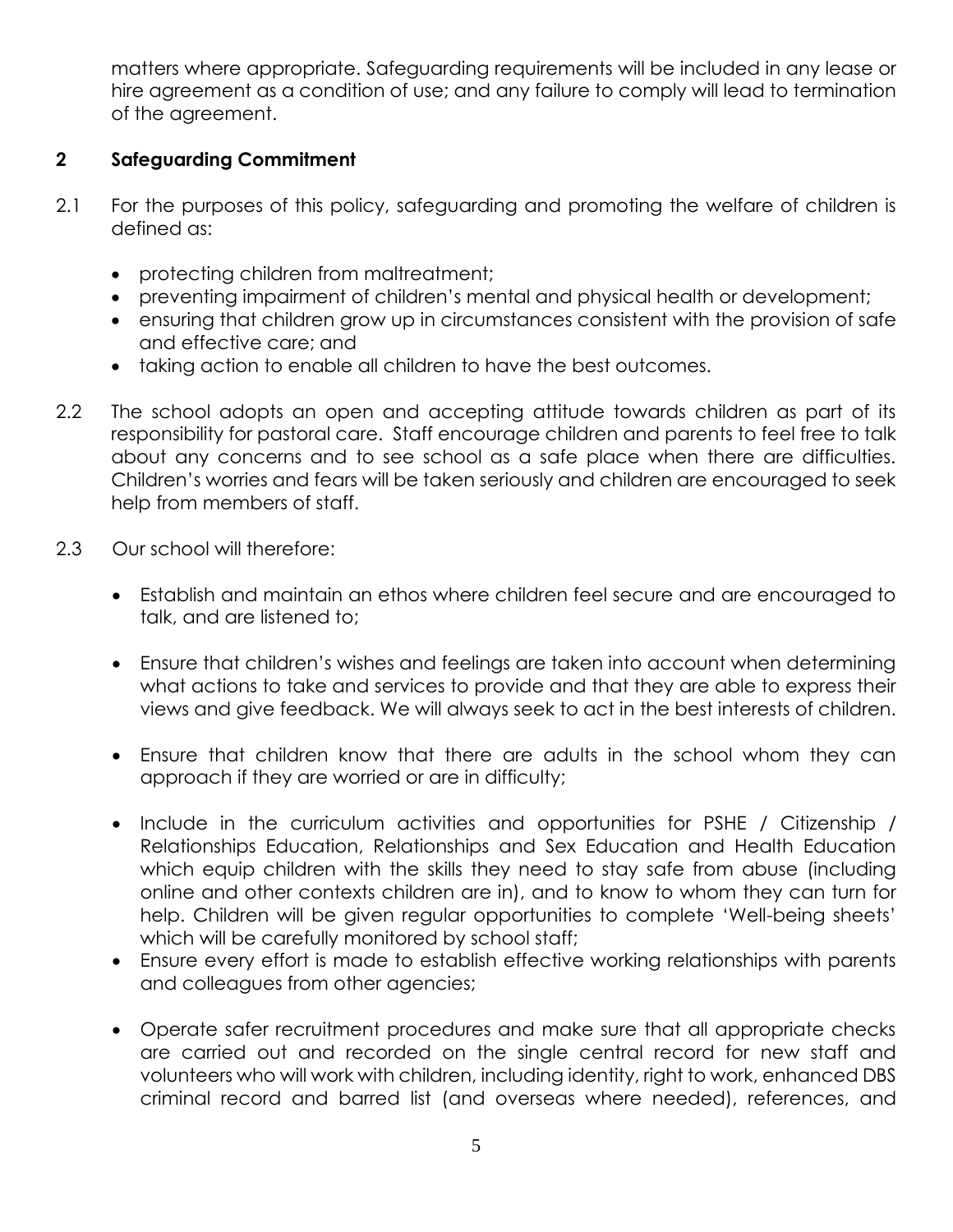prohibition from teaching or managing in schools (s.128) etc (see Keeping children safe in education part 3).

#### 2.4 **Safeguarding in the Curriculum**

Children are taught about safeguarding in school. The following areas are among those addressed in PSHE and Relationships Education, Relationships and Sex Education and Health Education and in the wider curriculum:-

Bullying (including Cyberbullying) Drugs, alcohol and substance misuse Online safety The danger of meeting up with strangers Fire and water safety Road safety Relationships Diversity issues Preventing Extremism and Radicalisation (see Appendices 4 and 5

#### **3 Roles and Responsibilities**

#### 3.1 General

All adults working with or on behalf of children have a responsibility to safeguard and promote their welfare. This includes a responsibility to be alert to possible abuse and to record and report concerns to staff identified with child protection responsibilities within the school.

The names of the Designated Safeguarding Lead and Deputy Designated Safeguarding Leads for the current year are listed at the start of this document.

#### 3.2 **Governing Body**

In accordance with the statutory guidance "Keeping children safe in education" 2021*,*  the Governing Body will ensure that:-

- The school has its own child protection/safeguarding policy, procedures and training in place which are effective and comply with the law at all times.The policy is made available publicly.
- The school operates safer recruitment practices, including appropriate use of references and checks on new staff and volunteers. Furthermore, the Headteacher, nominated Governors and other staff involved in the recruitment process have undertaken Safer Recruitment Training.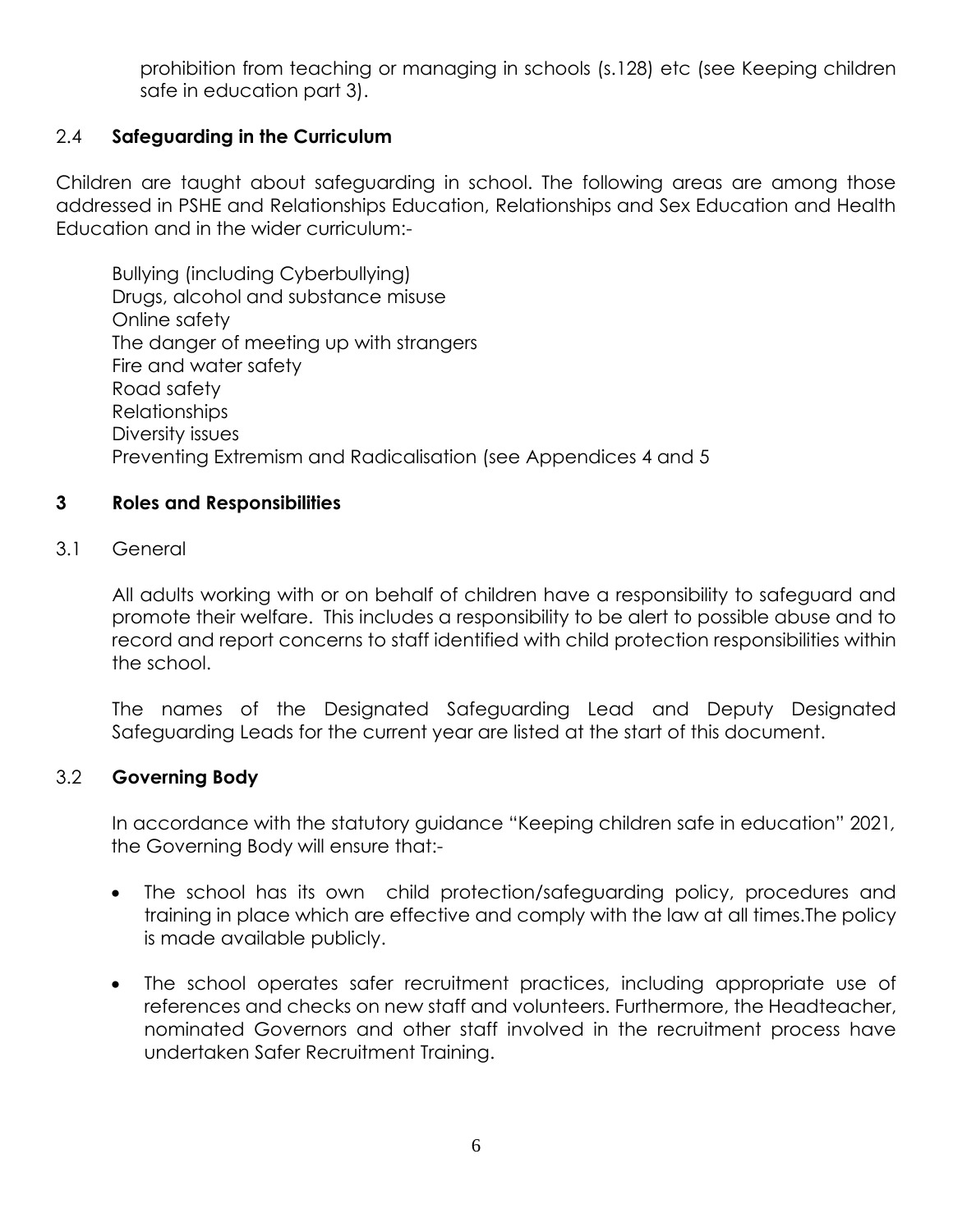- There are procedures for dealing with safeguarding concerns (including lower level concerns) and allegations of abuse against members of staff and volunteers (see Appendix 2).
- There is a senior member of the school's leadership team who is designated to take lead responsibility for dealing with child protection (the "Designated Safeguarding Lead") and there is always cover for this role with appropriate arrangements for before/after school and out of term time activities.
- The Designated Safeguarding Lead undertakes effective Local Authority training (in addition to basic child protection training) and this is refreshed every two years. In addition to this formal training, their knowledge and skills are updated at regular intervals (at least annually) using safeguarding briefings etc.
- The Headteacher, and all other staff and volunteers who work with children (including early years practitioners within any settings on the school site), undertake appropriate training which is regularly updated at least annually, (and more comprehensively, every three years in compliance with the Safeguarding Children Partnership protocol); and new staff and volunteers who work with children are made aware of the school's arrangements for child protection and their responsibilities (including this policy, Part 1 of Keeping Children Safe in Education (or Annex A, if appropriate), the pupil behaviour policy, the staff behaviour policy (code of conduct), the role of the Designated Safeguarding Lead and how to respond to children who go missing from education). The Local Authority Induction leaflet, ("Safeguarding in Education Induction – Child Protection Information, Safer Working Practice") will be used as part of this induction and Annex B from "Keeping children safe in education" 2021 is provided to all staff working directly with children.
- Any deficiencies or weaknesses brought to the attention of the Governing Body will be rectified without delay.
- The Chair of Trustees (Learn Academies Trust [Learn-AT Trustees \(learnat.uk\)](https://www.learnat.uk/about-learn-at/learn-at-trustees)) (or, in the absence of a Chair, the Vice Chair) deals with any safeguarding concerns or allegations of abuse made against the Headteacher, in liaison with the Local Authority Allegations Manager (LADO).
- Effective policies and procedures are in place and updated annually including a behaviour "code of conduct" for staff and volunteers - "Guidance for Safer Working Practice for those who work with children in education settings May 2019" (supplemented where necessary by the COVID-19 Addendum April 2020). Information is provided to the Local Authority (acting on behalf of the Safeguarding Children Partnership) through the Safeguarding Annual Return.
- There is an individual member of the Governing Body who will champion issues to do with safeguarding children and child protection within the school, liaise with the Designated Safeguarding Lead, and provide information and compliance/monitoring reports to the Governing Body.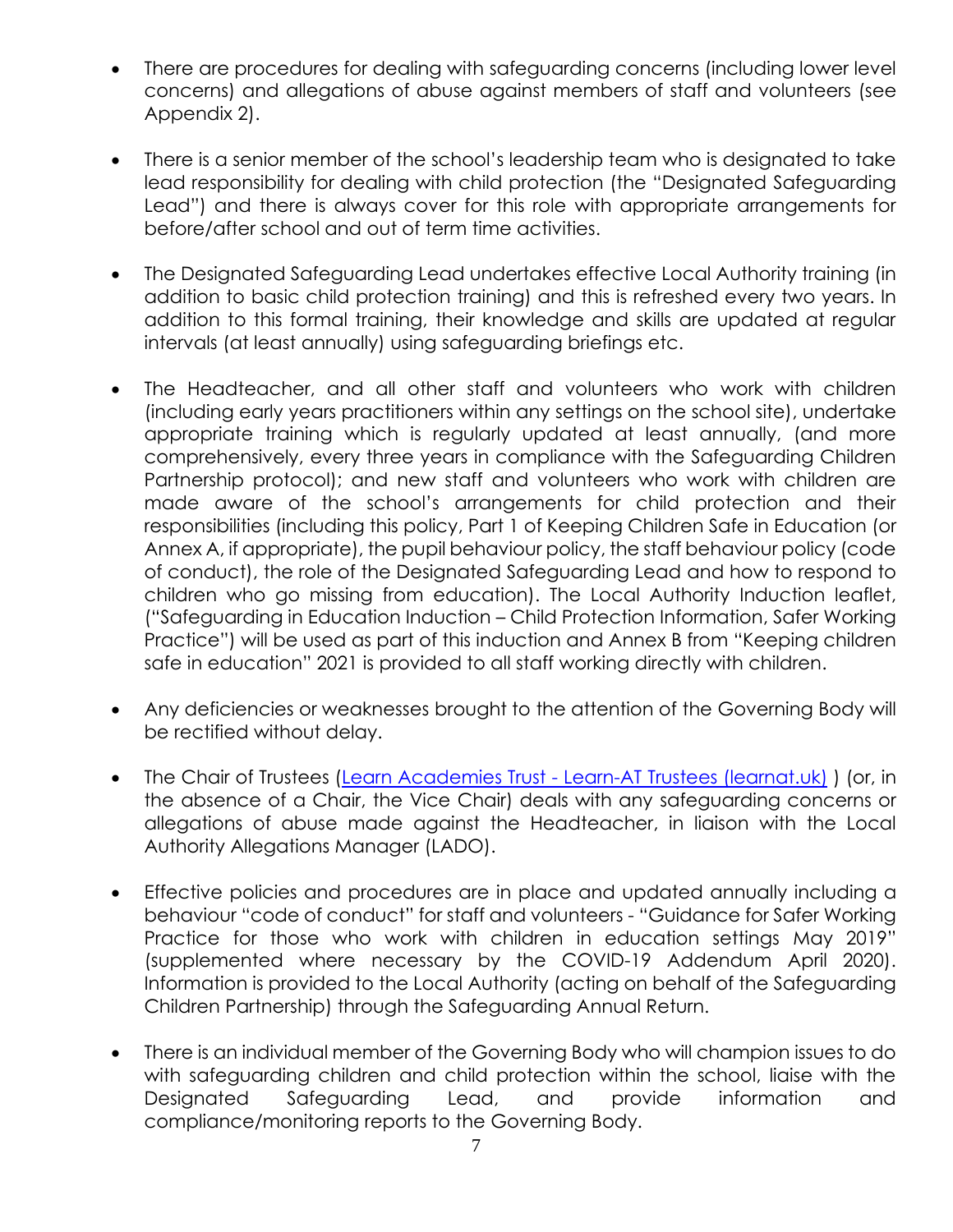The school contributes to inter-agency working in line with statutory guidance "Working Together to Safeguard Children" 2018 including providing a co-ordinated offer of Early Help for children who require this. This Early Help may be offered directly through school provision or via referral to an external support agency. Safeguarding arrangements take into account the procedures and practice of the local authority and the Leicestershire and Rutland Safeguarding Children Partnership.

#### 3.3 **Headteacher**

The Headteacher of the school will ensure that:

- The policies and procedures adopted by the Governing Body are effectively implemented and followed by all staff;
- Sufficient resources and time are allocated to enable the Designated Safeguarding Lead and other staff to discharge their responsibilities, including taking part in strategy discussions and other inter-agency meetings, and contributing to the assessment of children;
- Allegations of abuse or concerns that a member of staff or adult working at school may pose a risk of harm to children or young people are notified to the Local Authority Designated Officer, where the threshold is met.
- All staff and volunteers feel able to raise concerns about poor or unsafe practice in regard to children, and such concerns are addressed sensitively and effectively in a timely manner. The NSPCC whistle blowing helpline number is also available (0800 028 0285).
- All staff are made aware that they have an individual responsibility to pass on safeguarding concerns and that if all else fails to report these directly to Children's Social Care (Children and Family Specialist Services) or the Police.

#### 3.4 **Designated Safeguarding Lead**

The Designated Safeguarding Lead (or a Deputy) will always be available for staff to discuss any safeguarding concerns. The responsibilities of the DSL are found in Annex C of "Keeping children safe in education". The DSL is a senior member of staff on the senior leadership team and the role is explicit in their job description. Responsibilities include:

- **Managing referrals** to the local authority children's social care, to the Channel programme, to the Disclosure and Barring Service for staff dismissed for safeguarding concerns (as required), to the Police where a crime may have been committed
- **Working with others** to act as a source of support and advice, to act as a point of contact for the safeguarding partners, to liaise with the headteacher or principal about issues especially to do with ongoing enquiries under section 47 of the Children Act 1989 and police investigations, to liaise with staff when deciding to make a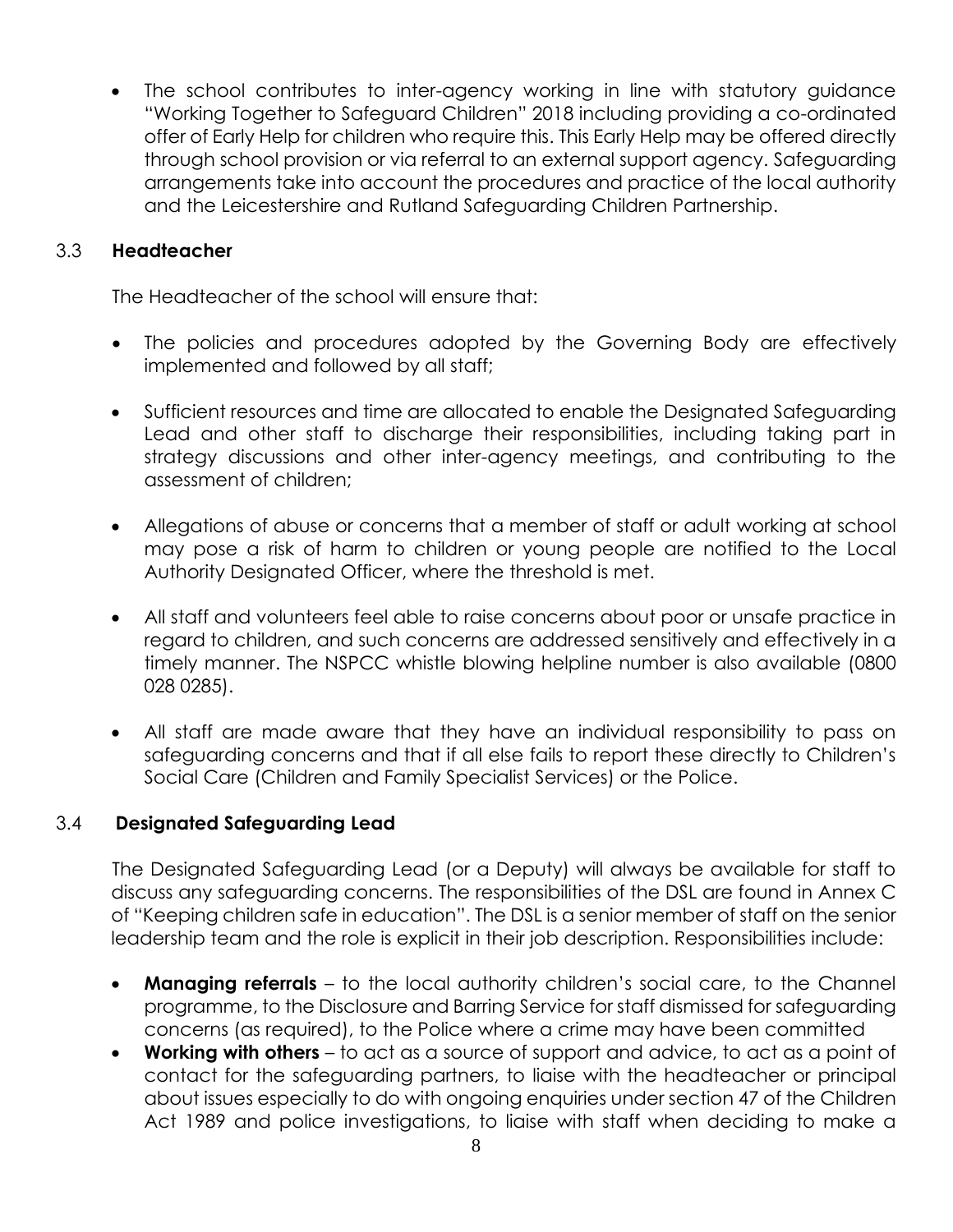referral to relevant agencies so that children's needs are considered holistically, to liaise with the senior mental health lead, to promote supportive engagement with parents and carers, to take the lead in promoting educational outcomes for children in need and those with a social worker, to liaise with the Governing Body and the Local Authority on any deficiencies brought to the attention of the Governing Body and how these should be rectified without delay

- **Information sharing and managing safeguarding files** keeping files confidential, secure and up to date, in a separate file for each child, including a clear and comprehensive summary, detailing how the concern was followed up and resolved, with a note of actions, decisions and the outcome, sharing information as required to safeguard children and transferring records and other relevant information to the new school within 5 days or in advance if necessary
- **Raising Awareness** ensuring each member of staff and volunteer understands the child protection policy which is reviewed at least annually, making it available publicly, ensuring staff have access to relevant training and induction, promotoing educational outcomes by sharing relevant information about vulnerable children
- **Training, knowledge and skills** to undergo DSL training every two years (updating at least annually via bulletins etc) and to attend Prevent awareness training, in order to understand assessment and referral processes, to contribute effectively to child protection conferences including the importance of sharing information, to understand the lasting impact that adversity and trauma can have on children and how to respond to this, to be alert to children with specific needs eg SEND, those with health conditions and young carers, to understand the unique risks associated with online safety
- **Providing support to staff** to help them feel confident on welfare, safeguarding and child protection matters, to provide support in the referral process if required and to help them to understand that safeguarding and educational outcomes are linked
- **Understanding the views of children** encouraging a culture of listening to children and taking account of their wishes and feelings in measues taken to protect them and understanding the difficulties children may have in approaching staff about their circumstances
- **Holding and sharing information** sharing with safeguarding partners, other agencies and professionals and transferring records between schools and colleges in accordance with data protection legislation, keeping detailed, accurate and secure written records and understanding the purpose of this

# **4 Records, Monitoring and Transfer**

4.1 Well-kept records are essential to good child protection practice. All staff are clear about the need to record and report concerns about a child or children within the school. Records of concerns are written down on the Cause for Concern Form (Appendix 9). These are signed and dated. Alternatively, the concern is entered directly into our Child Protection Online Management System (CPOMS). In either case, the information is passed immediately to the Designated Safeguarding Lead (or a Deputy). The Designated Safeguarding Lead is responsible for such records and for deciding at what point these records should be shared with other agencies (in accordance with the Data Protection Act 2018 and GDPR principles).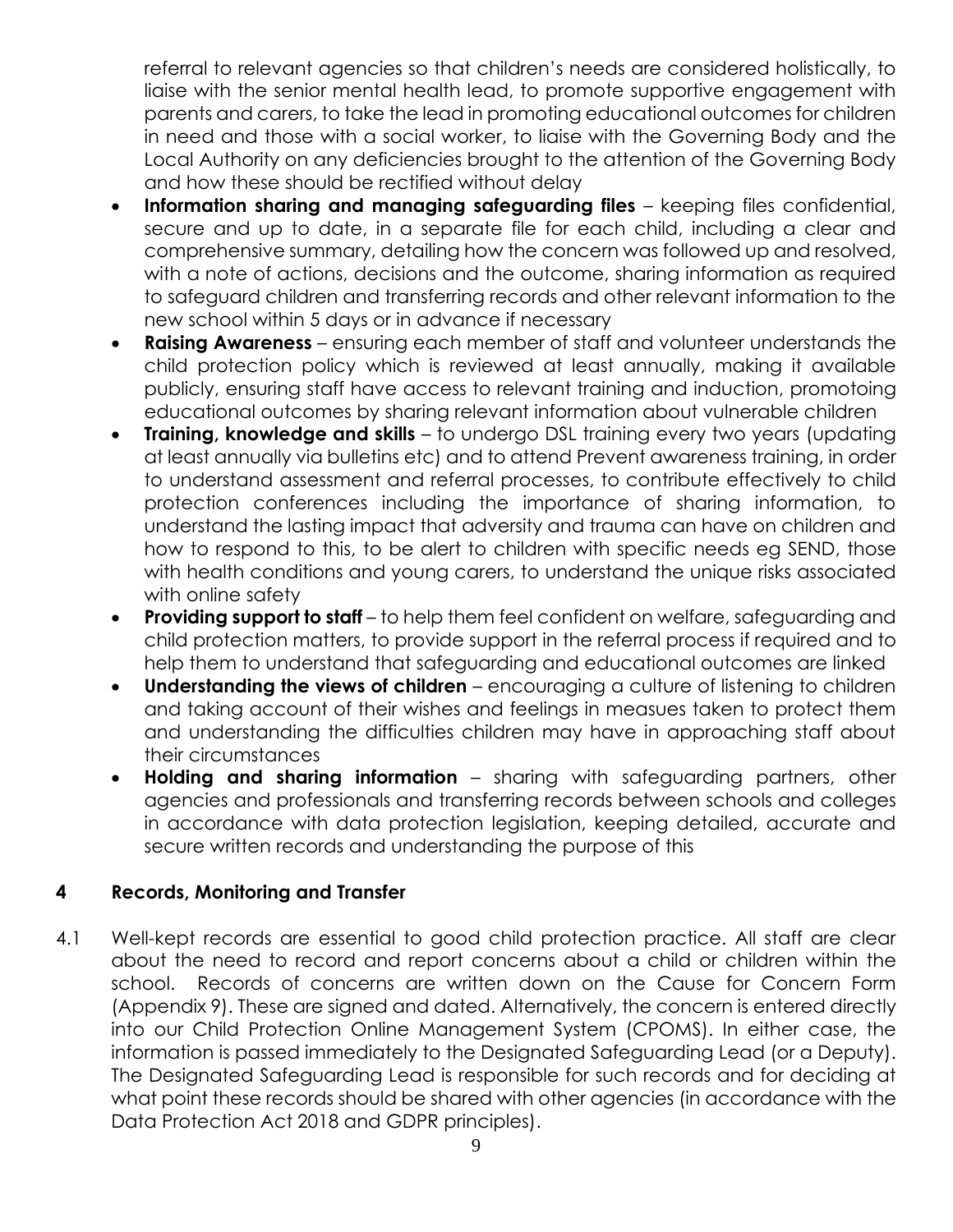- 4.2 Records relating to actual or alleged abuse or neglect are stored apart from normal pupil or staff records. Normal records sometimes have markers to show that there is sensitive material stored elsewhere. This is to protect individuals from accidental access to sensitive material by those who do not need to know.
- 4.3 Child protection records are stored securely, with access confined to specific staff, eg the Designated Safeguarding Lead (and relevant deputies) and the Headteacher.
- 4.4 Child protection records are reviewed regularly to check whether any action or updating is needed. This includes monitoring patterns of complaints or concerns about any individuals and ensuring these are acted upon. A case file chronology, summarizing case activity and significant events in the child's life, helps to enable effective monitoring. Any actions taken are clearly indicated.
- 4.5 When children transfer school their safeguarding records are also transferred within 5 days of them starting. Safeguarding records will be transferred separately from other records and best practice is to pass these directly to a Designated Safeguarding Lead in the receiving school with any necessary discussion or explanation and to obtain a signed and dated record of the transfer. Where a child needs specific ongoing support, relevant information will be transferred prior to the child arriving at their new school. In the event of a child moving out of area and a physical handover not being possible then the most secure method should be found to send the confidential records to a named Designated Safeguarding Lead and a photocopy kept until receipt is confirmed. Files requested by other agencies e.g. Police, are copied.

#### **5 Support to pupils and school staff**

5.1 **Support to pupils (including those about whom there are mental health concerns)** Our school recognises that children who are abused or who witness violence may find it difficult to develop a sense of self-worth and view their lives in a positive way and that this is likely to adversely impact their mental health and emotional well-being. Children may be vulnerable because, for instance, they have an allocated social worker, have a disability, are in care, a care-leaver or previously looked after, or are experiencing some form of neglect. It is therefore important that staff recognize that mental health concerns can, in some cases, be an indicator that a child has suffered or is at risk of suffering abuse, neglect or exploitation. Staff are well placed to observe children dayto-day and identify those whose behaviour suggests that they may be experiencing a mental health problem or be at risk of developing one. Where children have suffered abuse and neglect, or other potentially traumatic adverse childhood experiences, this can have a lasting impact throughout childhood, adolescence and into adulthood. For such children school may be one of the few stable, secure and predictable components of their lives. If staff have a mental health concern about a child that is also a safeguarding concern, immediate action will be taken, following this policy and speaking to the designated safeguarding lead or a deputy. Our school seeks to remove any barriers that may exist in being able to recognise abuse or neglect in pupils with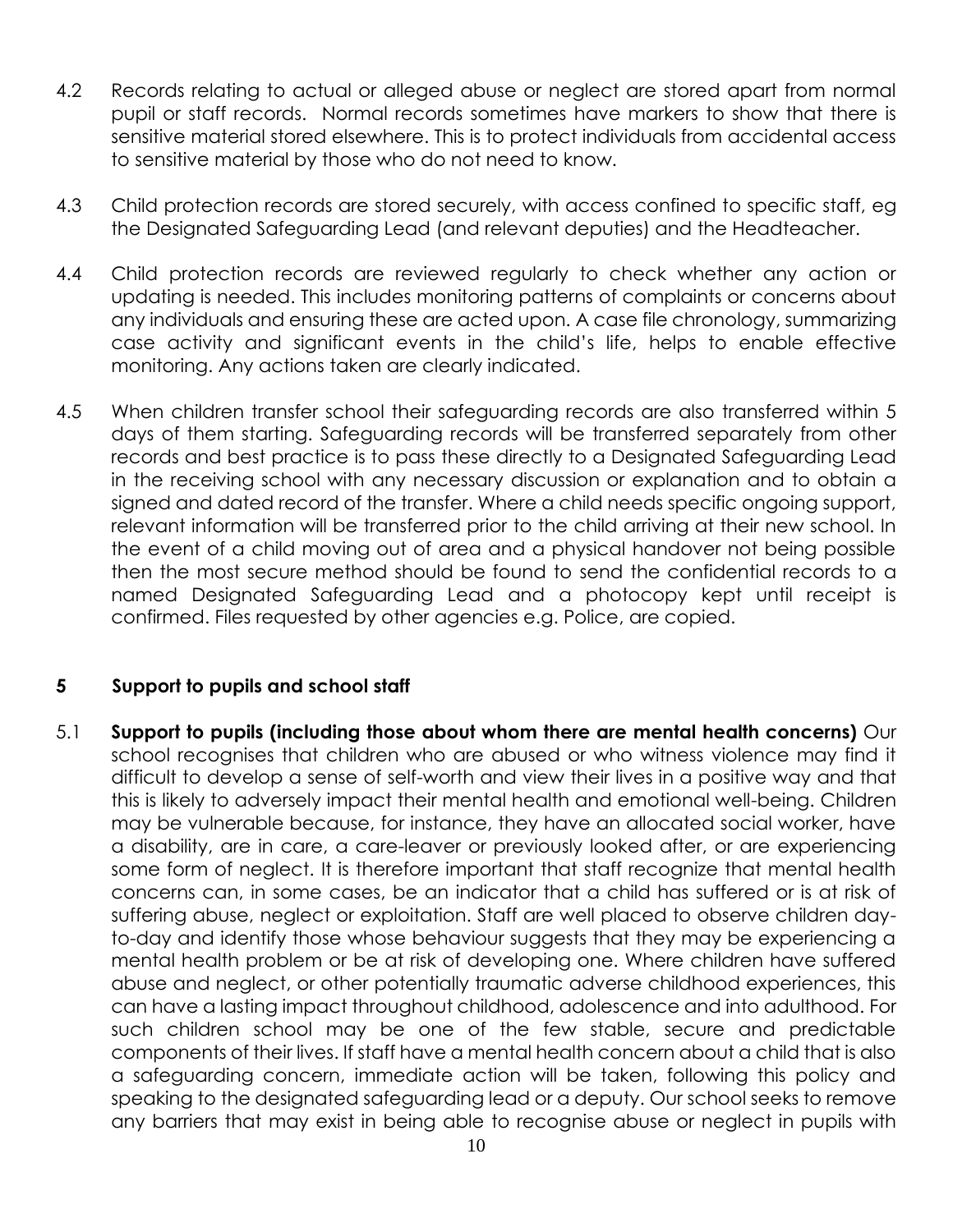Special Educational Needs, disabilities or physical health issues. We will seek to provide such children with the necessary support to build their self-esteem and confidence, helping them to secure the very best educational outcomes they are able to achieve. The context in which safeguarding incidents and/or behaviours occur, whether in school or within or outside the home (including online), will be considered by staff, particularly the DSL and Deputy DSLs. Any associated threats or risks will be included in assessments and relevant information included in referrals to Children's Social Care. General indicators of abuse and neglect (from Part 1 of the statutory guidance) are also included in Appendix 7 of this policy and further information about specific forms of abuse are contained within Appendix B of the statutory guidance, "Keeping Children Safe in Education".

- 5.2 **Peer on peer/child on child abuse** We recognise that children sometimes display harmful behaviour themselves and that even if there are no reports, it may still be happening. Incidents or allegations will be referred on for appropriate support and intervention. Such abuse is unacceptable and will not be tolerated at all or passed off as "banter", "just having a laugh" or "part of growing up". This abuse could for example include sexual violence and sexual harassment, "upskirting", initiation/hazing type violence, all forms of bullying, abuse in intimate relationships between peers, consensual and non-consensual sharing of indecent images, causing someone to engage in sexual activity without consent and physical violence (eg hitting, kicking, shaking, biting, hair pulling, etc). This may be experienced by both boys and girls, however, girls are more likely to be the victims and boys perpetrators. There are different school and local authority or Safeguarding Children Partnership guidances and policies which detail the school's procedures to address and minimise these concerns including:
	- Pupil Behaviour Policy
	- Anti-bullying Policy
	- E-safety/Online safety Policy
	- "Guidance for schools working with children who display harmful sexual behaviour" (Leicestershire LA Guidance)
	- DfE guidance "Sexual violence and sexual harassment between children in schools and colleges" and Part 5 of "Keeping children safe in education"

Children will be encouraged to report to a trusted adult in school all incidents of peer on peer abuse wherever it may have happened and will be taught about alternative ways of doing this both in school and elsewhere e.g. via our 'well-being sheets'. They will always be taken seriously and never given the impression that they are creating a problem by reporting their concern or made to feel ashamed. Where an incident has occurred or specific risks are identified, the details will be added to a safeguarding or behaviour record for the children concerned and a thorough investigation conducted by the DSL. A written risk assessment will be undertaken by the DSL in order to minimise the risk of further harm and to ensure the safety of all staff and pupils. Parents or carers of the children involved will be informed as soon as it is appropriate to do so. Support plans will be written and help offered, by different adults in school (to avoid a possible conflict of interest), to the alleged victim, the child or young person accused and any other children involved. A referral to any relevant outside agency will be made eg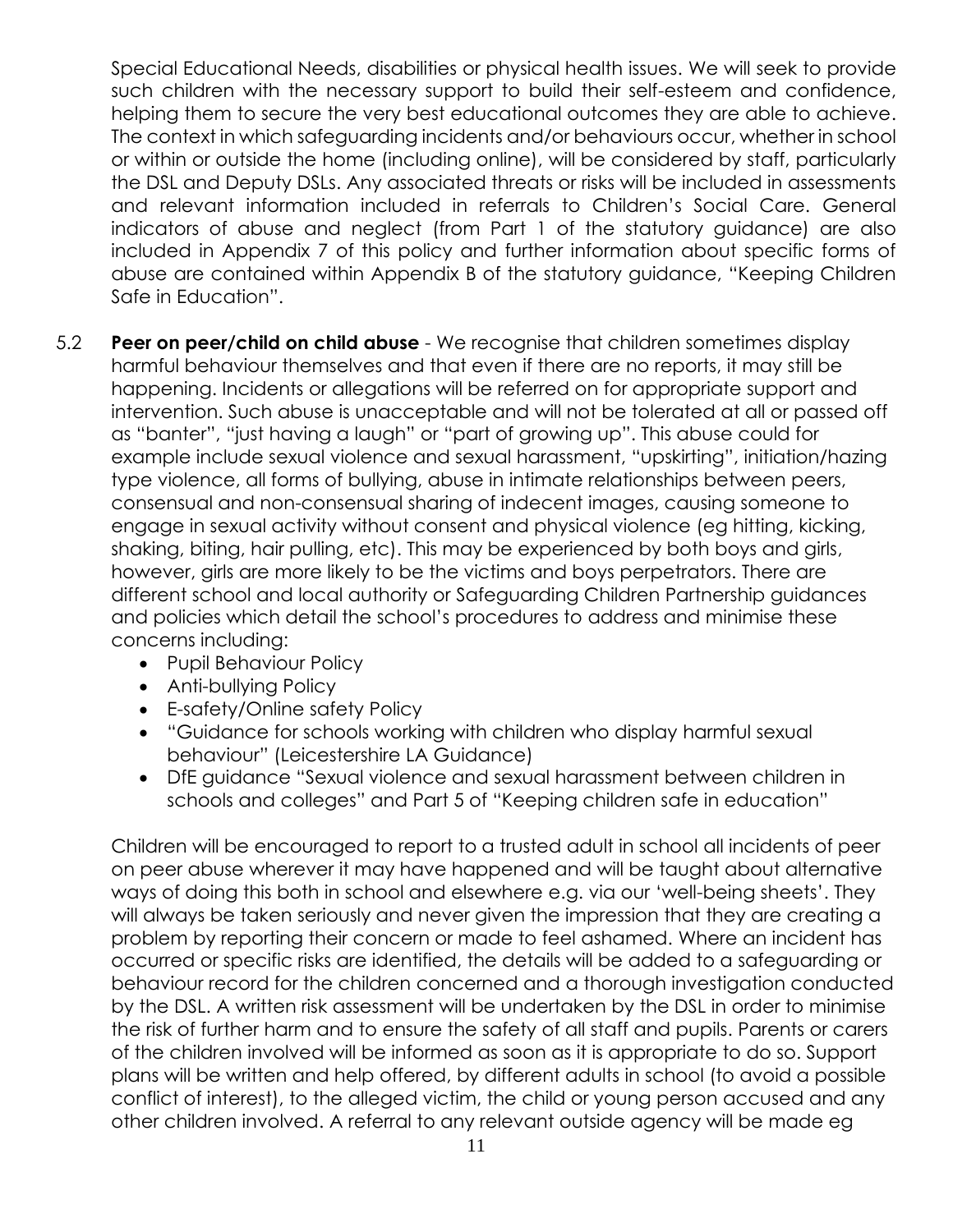Police or Social Care. Detailed procedures are included in the linked school policies listed above.

The following steps will be taken to minimise the risk of peer on peer abuse:

- Staff training to ensure an understanding of what it is and how to recognise signs
- Promotion of a supportive environment by teaching about acceptable and unacceptable behaviours (including online) in both assembies and the wider curriculum eg RSHE
- Clear procedures put in place to govern the use of mobile phones in school
- Appropriate staff supervision of pupils and identifying locations around the school site that are less visible and may present more risk to pupils
- 5.3 **Online safety**  We recognise that technology is a significant component in many safeguarding and wellbeing issues and that children are at risk of abuse online as well as face to face. Some children may use mobile and smart technology, whilst at school and outside of school, to sexually harass their peers, share indecent images (consensually and non-consensually) and view and share pornography and other harmful content. Many children have unrestricted access to the internet via their mobile phones and our online safety policy describes the rules governing their use in school. It also sets out the school's response to incidents which may involve one or more of the four areas of risk – content, contact, conduct and commerce. Online safety is a consideration running through the planning and implementation of all relevant policies and procedures. Staff will always respond if informed that children have been involved in sharing indecent images. The DfE guidance "Sharing nudes and semi-nudes: advice for education settings working with children and young people" (Dec 2020) will be used to guide the school's response on a case by case basis.

The key points for staff being:-

- Report immediately to the DSL
- Never view, copy, print, share, store or save the imagery, or ask a child to share or download – this is illegal.
- If you have already viewed the imagery by accident (e.g. if a young person has showed it to you before you could ask them not to), report this to the DSL (or equivalent) and seek support.
- Do not delete the imagery or ask the young person to delete it.
- Do not ask the child/children or young person(s) who are involved in the incident to disclose information regarding the imagery. This is the responsibility of the DSL (or equivalent).
- Do not share information about the incident with other members of staff, the young person(s) it involves or their, or other, parents and/or carers.
- Do not say or do anything to blame or shame any young people involved.
- Do explain to them that you need to report it and reassure them that they will receive support and help from the DSL (or equivalent).
- 5.4 **Sexual violence and sexual harassment** Sexual violence refers to sexual offences as described under the Sexual Offences Act 2003 including rape and sexual assault. Sexual harassment is 'unwanted conduct of a sexual nature' that can occur online and offline and may include sexual name-calling, taunting or "jokes" and physical behaviour, for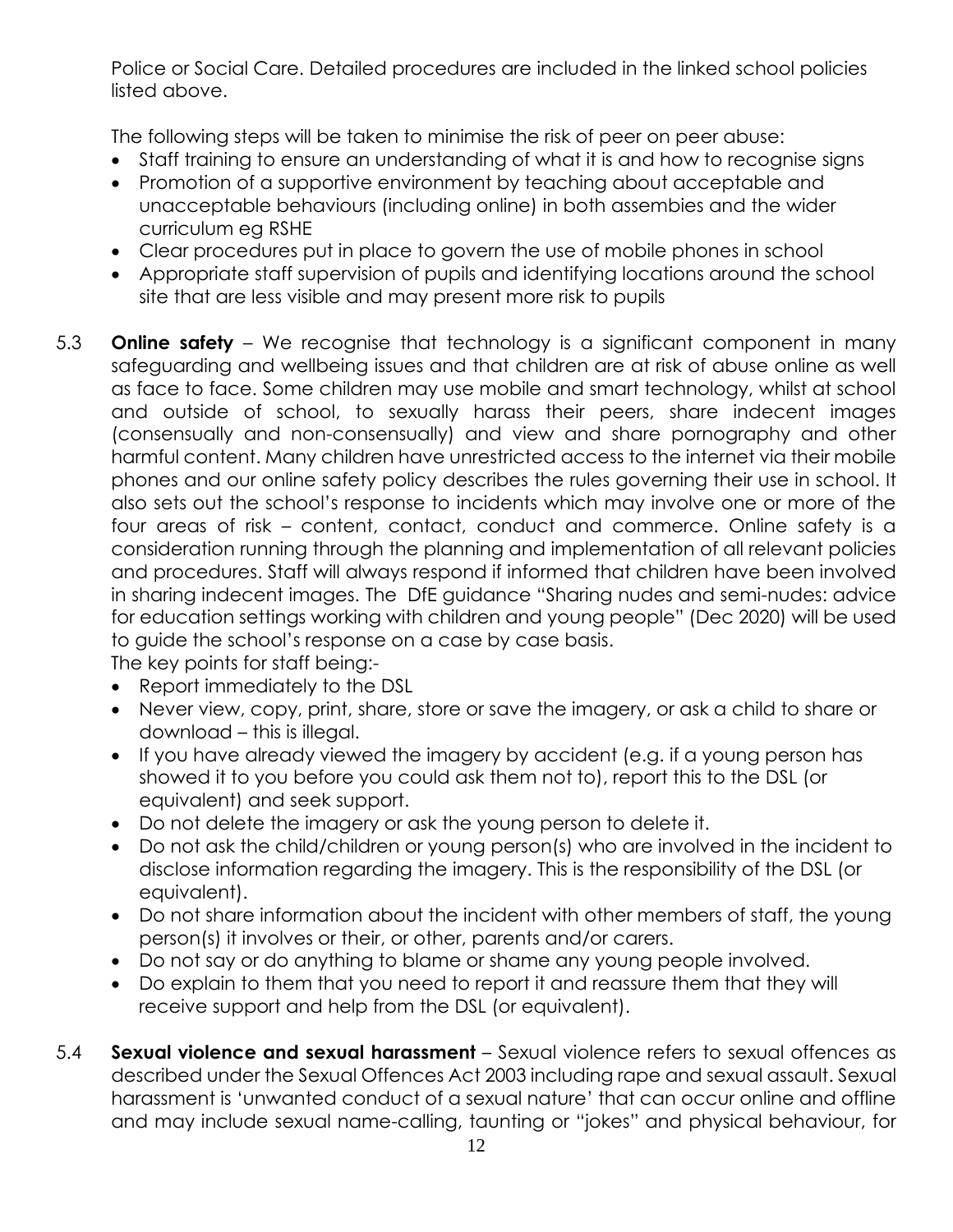example, deliberately brushing against someone or interfering with clothes. 'Upskirting' is also a criminal offence (under the Voyeurism (Offences) Act 2019) and typically involves taking a picture under a person's clothing (not necessarily a skirt) without them knowing, in order to obtain sexual gratification or to cause humiliation, distress or alarm (anyone of any gender can be a victim). Evidence shows that girls, children with SEND and LGBT children are more likely to be the victims of sexual violence and harassment and boys are more likely to be the perpetrators. However, sexual violence and sexual harassment can occur between children of any gender.

#### **Curriculum**

• Planned PHSE and Relationships, Sex and Health Education will include personal privacy, respect and consent so that children will have a better understanding of how to behave towards their peers including online. This will be taught alongside other safeguarding issues as set out in the DfE statutory guidance "Relationships Education, Relationships and Sex Education (RSE) and Health Education" . This will be appropriate to pupils' age and stage of development. It will also be underpinned by the school's behaviour policy and pastoral support system.

#### **Responding to an incident**

- School will follow the DfE guidance, 'Sexual violence and sexual harassment between children in schools and colleges', September 2021.
- Relevant staff will liaise with the police, social care and parents as appropriate.
- Support will be offered to both the alleged victim(s) and child(ren) accused. Parents will be included in discussions about the format that this support will take.
- 5.5 **Children Missing (including absence from school)** our school recognises the entitlement that all children have to education and will work closely with the local authority to share information about pupils who may be missing out on full time education or who go missing from education. The local authority will also be informed where children are to be removed from the school register a) to be educated outside the school system; b) for medical reasons; c) because they have ceased to attend; d) because they are in custody; d) because they have been permanently excluded. We also recognise that when children go missing this is a sign that they may have been targeted by perpetrators of Child Sexual Exploitation and/or drug related criminals (County Lines). Children may also be groomed into participating in other forms of criminal exploitation including cybercrime, serious violence and violent crime. Children who attend an alternative education provision or have an agreed reduced timetable are more likely to be vulnerable to these forms of exploitation.
- 5.6 **Child Sexual Exploitation (CSE) and Child Criminal Exploitation (CCE)** are forms of abuse and both occur where an individual or group takes advantage of an imbalance in power to coerce, manipulate or deceive a child into sexual or criminal activity. Whilst age may be the most obvious, this power imbalance can also be due to a range of other factors including gender, sexual identity, cognitive ability, physical strength, status, and access to economic or other resources. In some cases, the abuse will be in exchange for something the victim needs or wants and/or will be to the financial benefit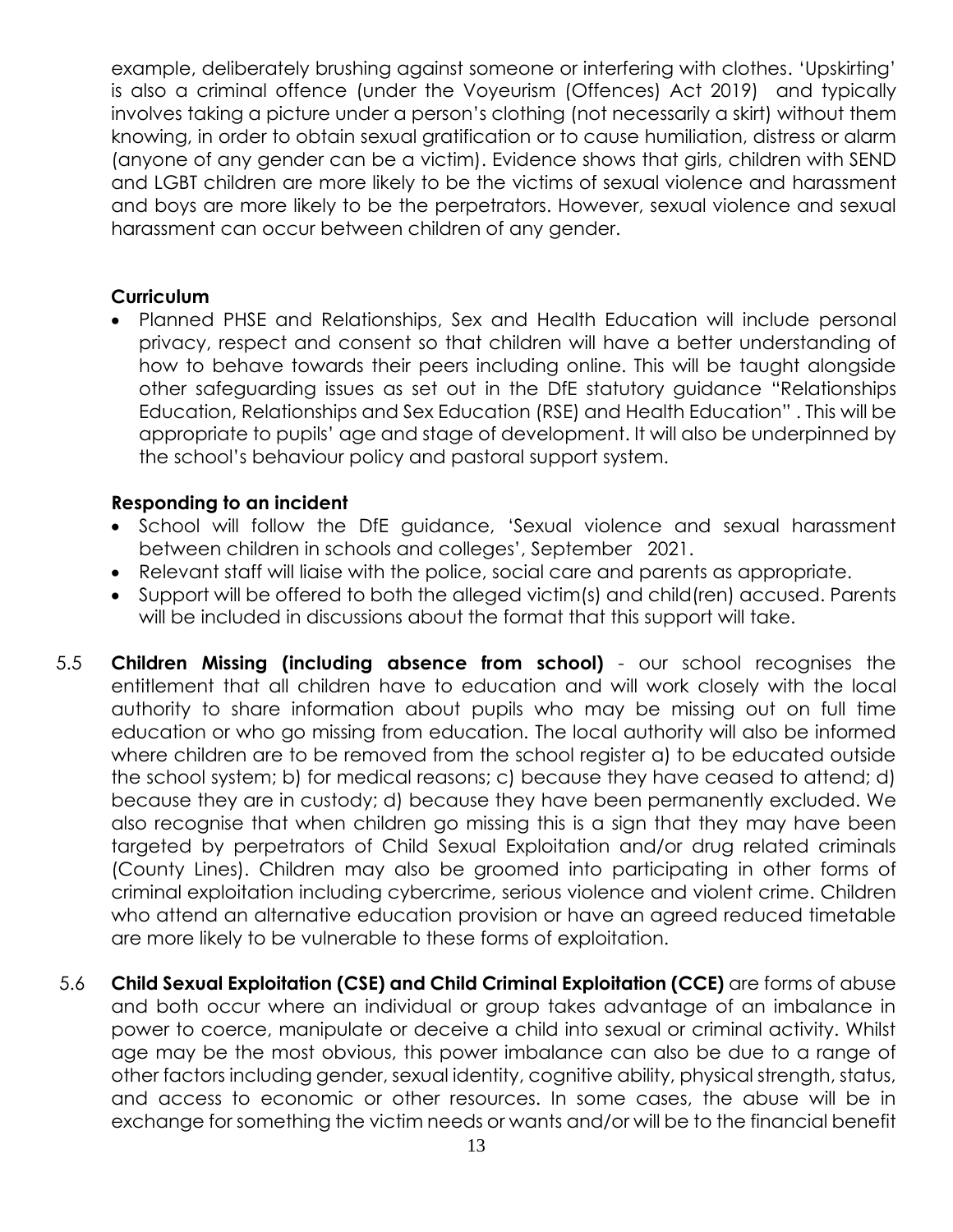or other advantage (such as increased status) of the perpetrator or facilitator. CSE and CCE can affect both males and females and can include children who have been moved (trafficked) for the purpose of exploitation. The abuse can be perpetrated by individuals or groups, males or females, and children or adults. The abuse can be a oneoff occurrence or a series of incidents over time, and range from opportunistic to complex organised abuse. It can involve force and/or enticement-based methods of compliance and may, or may not, be accompanied by violence or threats of violence. Victims can be exploited even when activity appears consensual and it should be noted - exploitation, as well as being physical, can be facilitated and/or take place online. CSE can include 16 and 17 year olds who can legally consent to sex but they may not realise they are being exploited eg they believe they are in a genuine romantic relationship. A significant number of children who are victims of sexual exploitation go missing from home, care and education at some point or are targeted by criminals involved in the illegal supply of drugs (County Lines) and serious violent crime. 'County Lines' involves drug networks or individuals exploiting children and young people into carrying drugs and money between cities, towns and villages. Serious violent crime can be associated with this form of criminal activity together with child sexual exploitation. Children may also be exploited into committing cybercrime or money laundering offences and organised criminal groups or individuals may exploit children and young people with enhanced computer skills to access digital networks and/or data for criminal and financial gain. Children with bank accounts may be persuaded to allow criminals to use their banking facilities to launder money. CCE can also involve working in cannabis factories, shoplifting or pickpocketing and may involve coercing children to commit vehicle crime or serious violence towards others. It is important to note that the experience of girls can be very different to that of boys but girls are also at risk. Criminal exploitation of children is a form of harm that can affect children in both a physical environment and online. Staff training includes raising awareness of these issues and any concerns are passed to the Designated Safeguarding Lead who will make a risk assessment and refer to Local Authority First Response Children's Duty if appropriate.

- 5.7 **Serious violence** is associated with a number of risk indicators in children including increased absence from school, a change in friendships or relationships with older individuals or groups, a significant decline in performance, signs of self-harm or a significant change in wellbeing, signs of assault or unexplained injuries. Staff will be made aware of these and of the other risk factors which increase the likelihood of involvement in serious violence, including, being male, having been frequently absent or permanently excluded from school, having experienced child maltreatment and having been involved in offending such as theft or robbery. Staff training will raise awareness to these risks and any concerns will be passed to the Designated Safeguarding Lead to co-ordinate a safeguarding response.
- 5.8 **So-called 'honour-based' abuse** encompasses crimes which have been committed to protect or defend the so-called "honour" of the family and/or the community, including Female Genital Mutilation (FGM) (see appendix 6), forced marriage, and practices such as breast ironing. All forms of so called Honour Based Abuse are abuse (regardless of the motivation) and concerns will be passed to the Designated Safeguarding Lead for onward referral as required.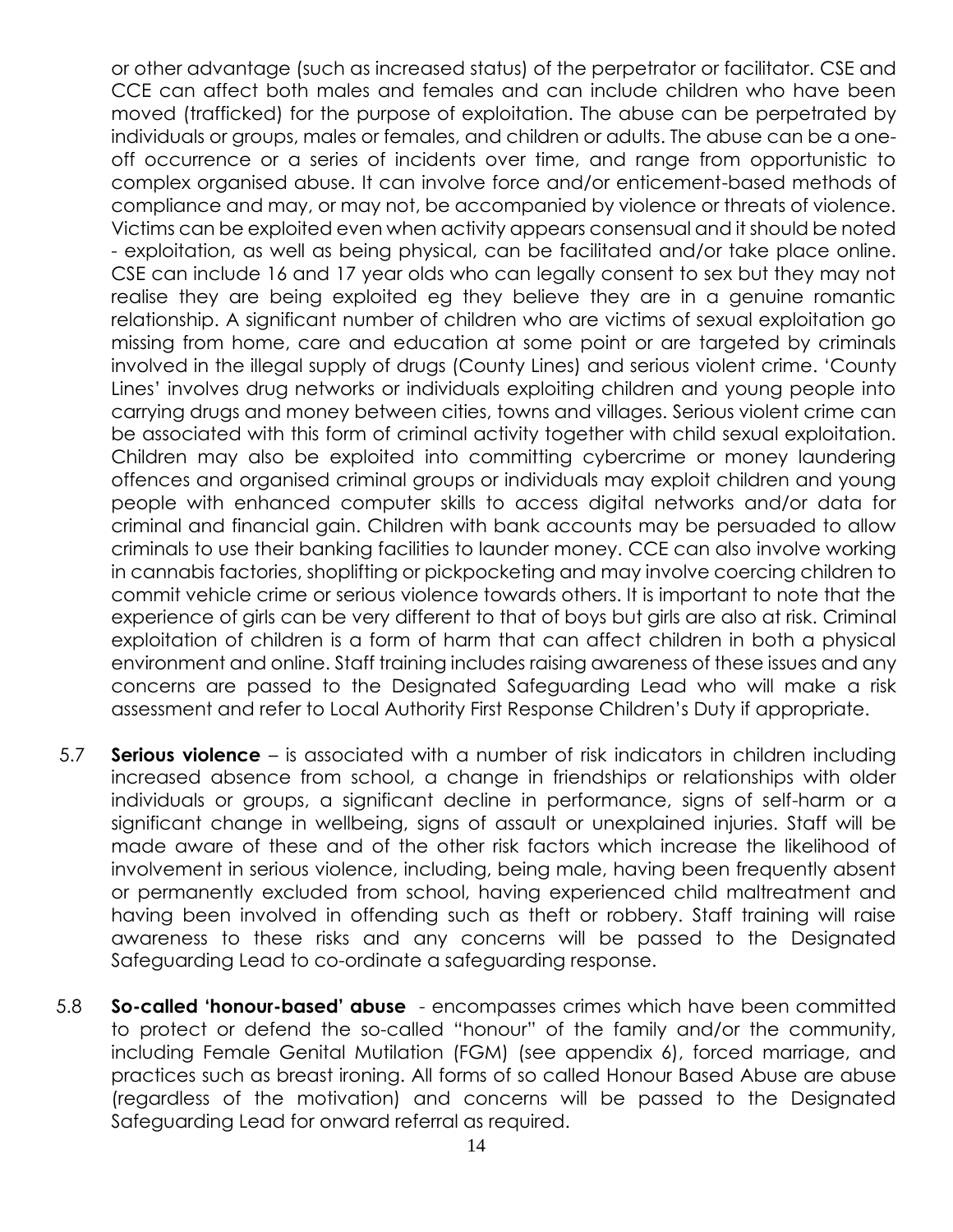- 5.9 **Modern slavery and human trafficking** can take on many forms, including sexual exploitation, forced labour, slavery, servitude, forced criminality and the removal of organs. Children may be trafficked into the UK from abroad or moved around the country. Staff need to be aware of indicators which include, but not limited to, neglect, isolation, poor living conditions, having few personal belongings and a lack of trust and reluctance to seek help. Staff will refer any concerns to the DSL without delay who will take action and also refer victims to the National Referral Mechanism (www.gov.uk).
- 5.10 **Private fostering arrangements** Where a child under 16 (or 18 with a disability) is living with someone who is not their family or a close relative for 28 days or more, staff inform the Designated Safeguarding Lead so that a referral to Children's Social Care for a safety check, can be made. (A close relative includes step-parent, grandparents, uncle, aunt or sibling).
- 5.11 Complaints or concerns raised by parents or pupils will be taken seriously and followed up in accordance with the school's complaints process.

# 5.12 **Support for Staff**

As part of their duty to safeguard and promote the welfare of children and young people staff may hear information, either from the child/young person as part of a disclosure or from another adult, that will be upsetting. Where a member of staff is distressed as a result of dealing with a child protection concern, he/she should in the first instance speak to the Designated Safeguarding Lead about the support they require. The Designated Safeguarding Lead should seek to arrange the necessary support.

#### **6 Working with parents/carers**

The school will:

- Ensure that parents/carers have an understanding of the responsibility placed on the school and staff for child protection by setting out its obligations in the school prospectus.
- Undertake appropriate discussion with parents/carers and seek necessary consent prior to involvement of Children & Family Services (Children's Social Care) or another agency, unless to do so would place the child at risk of harm or compromise an investigation.

#### **7 Other Relevant Policies**

7.1 The Governing Body's statutory responsibility for safeguarding the welfare of children goes beyond simply child protection. The duty is to ensure that safeguarding permeates all activity and functions. This policy therefore complements and supports a range of other policies, for instance*:*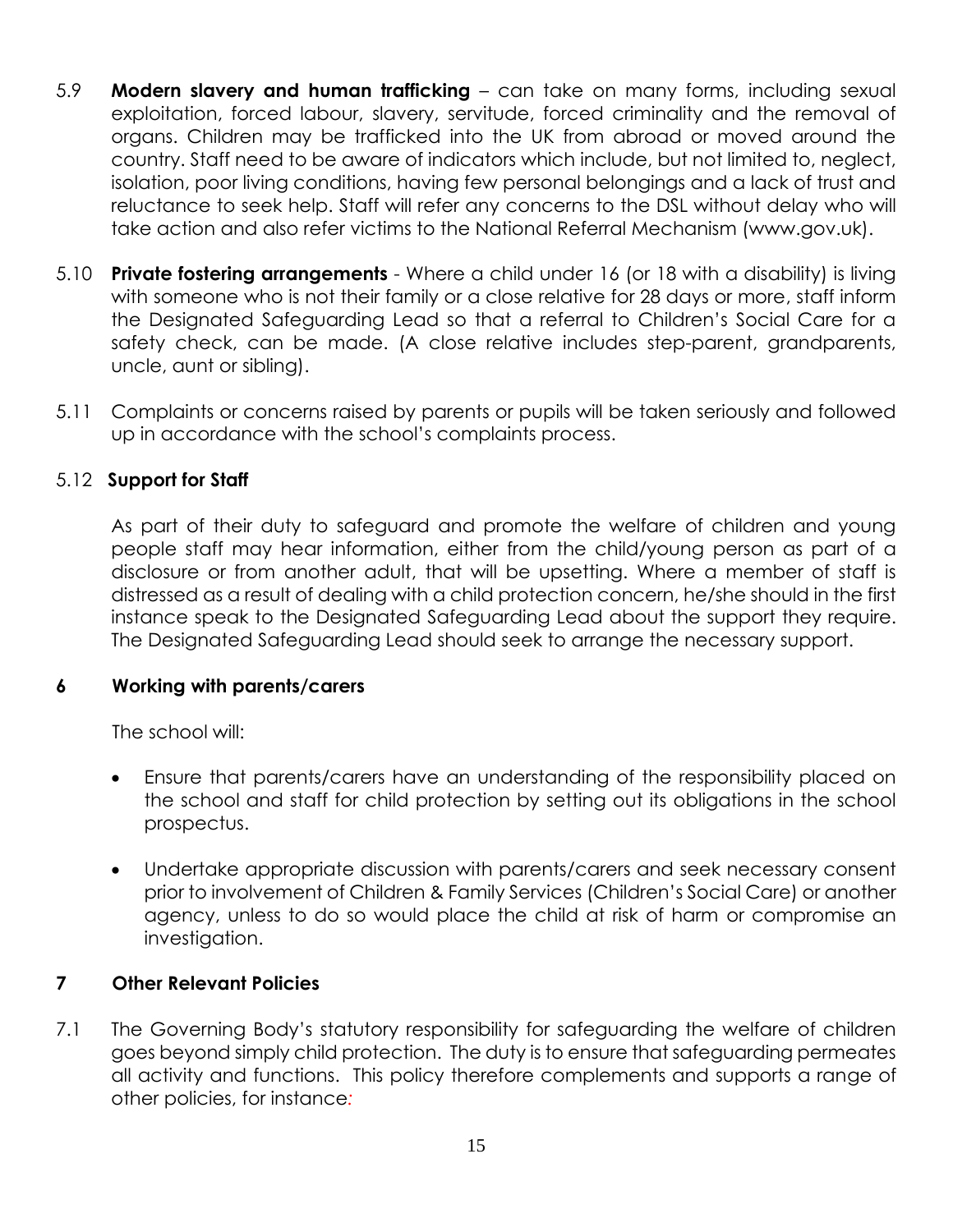- Pupil Behaviour Policy
- Staff Code of Conduct ("Guidance for Safer working practice")
- Racist incidents
- Anti-Bullying (including Cyberbullying)
- Physical Interventions/Restraint (DfE Guidances "Use of Reasonable Force" and "Screening, searching and confiscation")
- Special Educational Needs and Disability
- First aid and the administration of medicines
- Health and Safety
- Relationships and Sex Education
- Equal Opportunities
- Toileting/Intimate care
- E-safety

The above list is not exhaustive but when undertaking development or planning of any kind the school will consider the implications for safeguarding and promoting the welfare of children.

#### **8 Recruitment and Selection of Staff (also see the Safer Recruitment policy)**

- 8.1 The school's safer recruitment processes follow the statutory guidance: "*Keeping children safe in education, Part Three: Safer recruitment*."
- 8.2 The school will provide all the relevant information in references for a member of staff about whom there have been safeguarding concerns ie about child protection / inappropriate conduct. Cases in which the conclusion of an allegation has been unsubstantiated, unfounded, false or malicious will not be included in employer references. A history of repeated safeguarding concerns or allegations which have all been found to be unsubstantiated, malicious etc. will also not be included in a reference.
- 8.3 The school has an open safeguarding ethos regularly addressing safeguarding responsibilities during staff meetings and fostering an ongoing culture of vigilance. All new staff and volunteers receive a safeguarding induction and are briefed on the code of conduct for adults working with children. The Leicestershire County Council induction leaflet is given to all staff and is the basis for the safeguarding induction.
- 8.4 In line with statutory requirements, every recruitment process for school staff will have at least one member (teacher/manager or governor) who has undertaken safer recruitment training.
- 8.5 Staff and volunteers who provide early years or later years childcare and any managers of such childcare are covered by the disqualification regulations of the Childcare Act 2006 and are required to declare relevant information - see statutory guidance: Disqualification under the Childcare Act 2006 (last updated August 2018).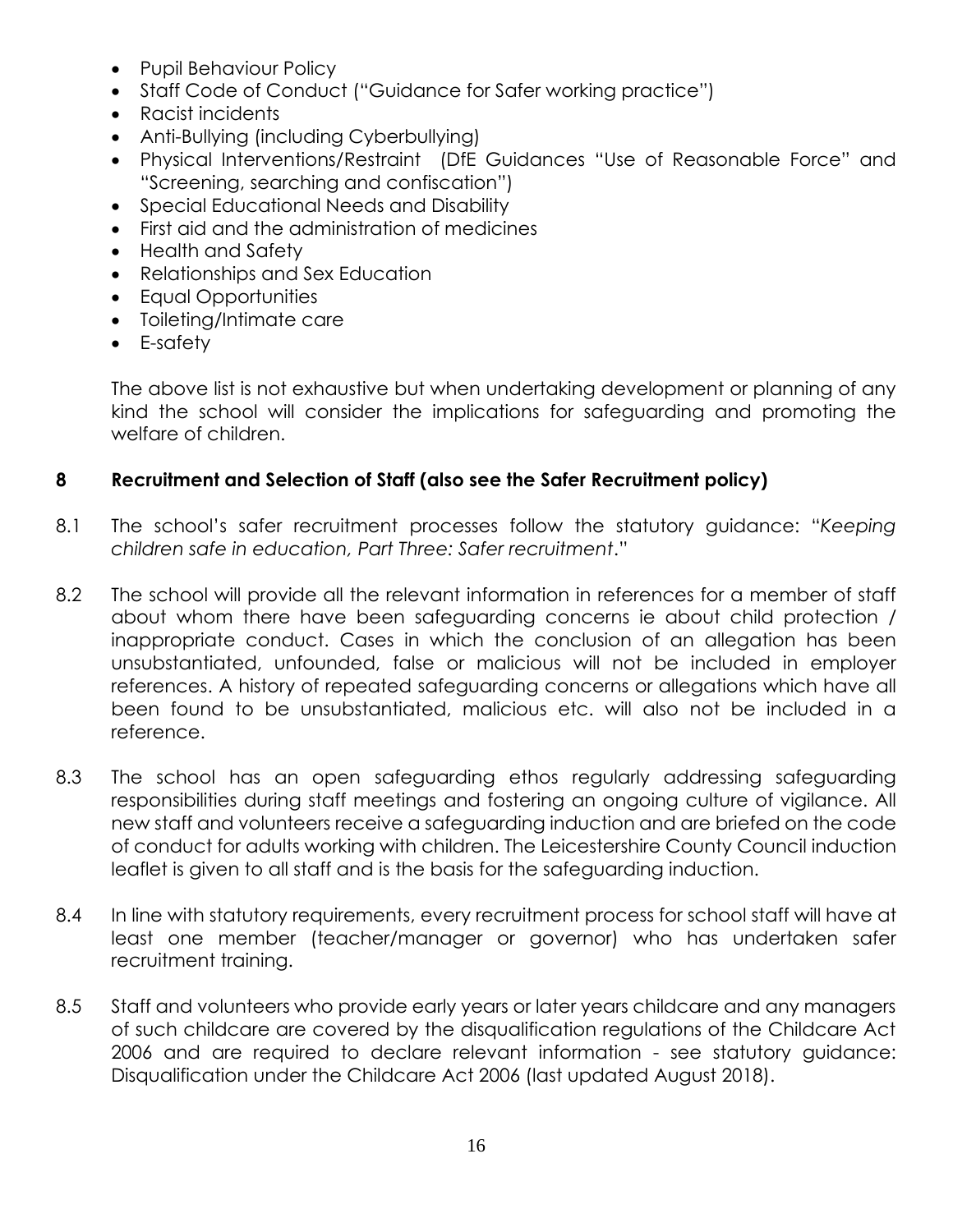#### **APPENDIX 1**

#### **PROCEDURE TO FOLLOW IN CASES OF POSSIBLE, ALLEGED OR SUSPECTED ABUSE, OR SERIOUS CAUSE FOR CONCERN ABOUT A CHILD**

#### **Contents**

|     | General                                                          |  |
|-----|------------------------------------------------------------------|--|
| - B | Individual Staff/Volunteers/Other Adults - main procedural steps |  |
|     | $^\dagger$ Designated Safeguarding Lead – main procedural steps  |  |

#### **A. General**

- 1) The Leicestershire and Rutland Safeguarding Children Partnership Procedures contain the inter-agency processes, protocols and expectations for safeguarding children. (Available on the website www.lrsb.org.uk: The Designated Safeguarding Lead is expected to be familiar with these, particularly the indicators of abuse and neglect and the referral processes.
- 2) It is important that all parties act swiftly and avoid delays.
- 3) Any person may seek advice and guidance from the First Response Children's Duty Professionals Consultation Line, particularly if there is doubt about how to proceed. Any adult, whatever their role, can take action in his/her own right to ensure that an allegation or concern is investigated and can report to the investigating agencies.
- 4) A record, dated (including the day and time) and signed, must be made as to what has been alleged, noticed and reported, and kept securely and confidentially.
- 5) In many cases of concern there will be an expectation that there have already been positive steps taken to work with parents and relevant parties to help alleviate the concerns and effect an improvement for the child. This is appropriate where it is thought a child may be in need in some way, and require assessment to see whether additional support and services are required. An example might be where it is suspected a child may be the subject of neglect. In most cases the parents' knowledge and consent to the referral are expected, unless there is reason for this not being in the child's interest. However, there will be circumstances when informing the parent/carer of a referral might put the child at risk and/or undermine Police enquiries, and in individual cases, advice from Children's Social Care will need to be taken.

#### **B. Individual Staff/Volunteers/Other Adults – main procedural steps**

1) When a child makes a disclosure, or when concerns are received from other sources, do not investigate, ask leading questions, examine children, or promise confidentiality.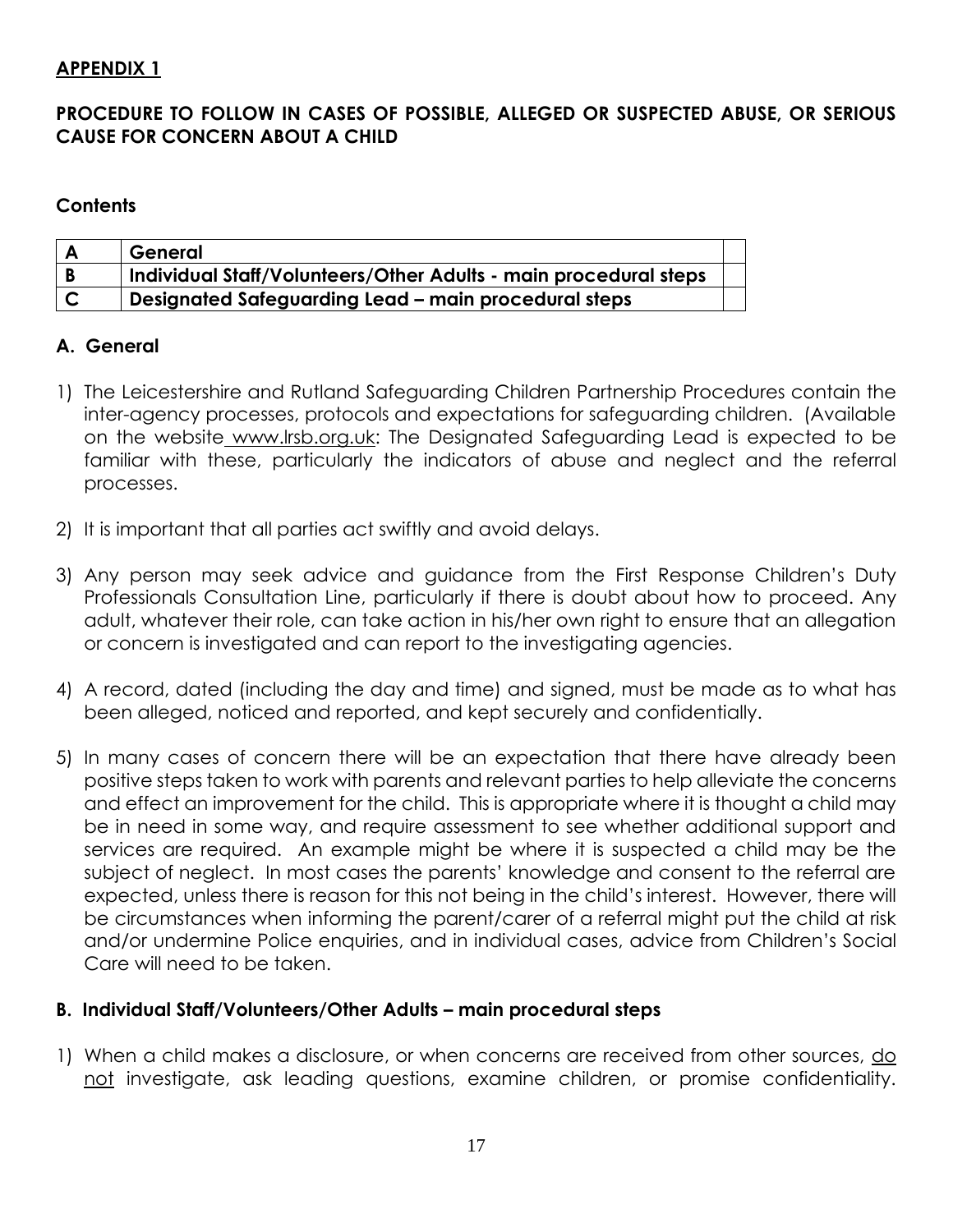Children making disclosures should be reassured and if possible at this stage should be informed what action will be taken next.

- 2) As soon as possible make a dated (including the day), timed and signed record of what has been disclosed or noticed, said or done and report to the Designated Safeguarding Lead in the school. This can be done on a safeguarding concern form, via CPOMS or on plain paper.
- 3) If the concern involves the conduct of a member of staff or volunteer, a visitor, a governor, a trainee or another young person or child, the Headteacher must be informed.
- 4) If the safeguarding concern or allegation is about the Headteacher, the information should normally be passed to the Chair of Governors (or other senior manager in a MAT) or failing that to the Local Authority Allegations Manager (LADO).
- 5) If this has not already been done, inform the child (or other party who has raised the concern) what action you have taken.

#### **C. Designated Safeguarding Lead – main procedural steps**

- 1) Begin an individual case file for each child involved which will hold a record of communications and actions to be stored securely (see section on Records, Monitoring and Transfer). Include a chronology of case activity.
- 2) Where initial enquiries do not justify a referral to the investigating agencies, inform the initiating adult and monitor the situation. If in doubt, seek advice from the First Response professionals consultation line.
- 3) Share information confidentially with those who need to know.
- 4) Where there is a child protection concern requiring immediate, same day, intervention from Children's Social Care, the First Response Children's Duty should be contacted by phone (contact the local authority Children's Services where the child lives). Written confirmation should be made within 24 hours on the Multi-Agency Referral Form to Children's Social Care. All other referrals should be made using the online form (see link [http://lrsb.org.uk/childreport\)](http://lrsb.org.uk/childreport).
- 5) If the concern is about children using harmful sexual behaviour, also refer to the separate guidance, "Guidance for schools working with children who display harmful sexual behaviour" (Leicestershire LA Guidance).
- 6) If it appears that urgent medical attention is required arrange for the child to be taken to hospital (normally this means calling an ambulance) accompanied by a member of staff who must inform medical staff that non-accidental injury is suspected. Parents must be informed that the child has been taken to hospital.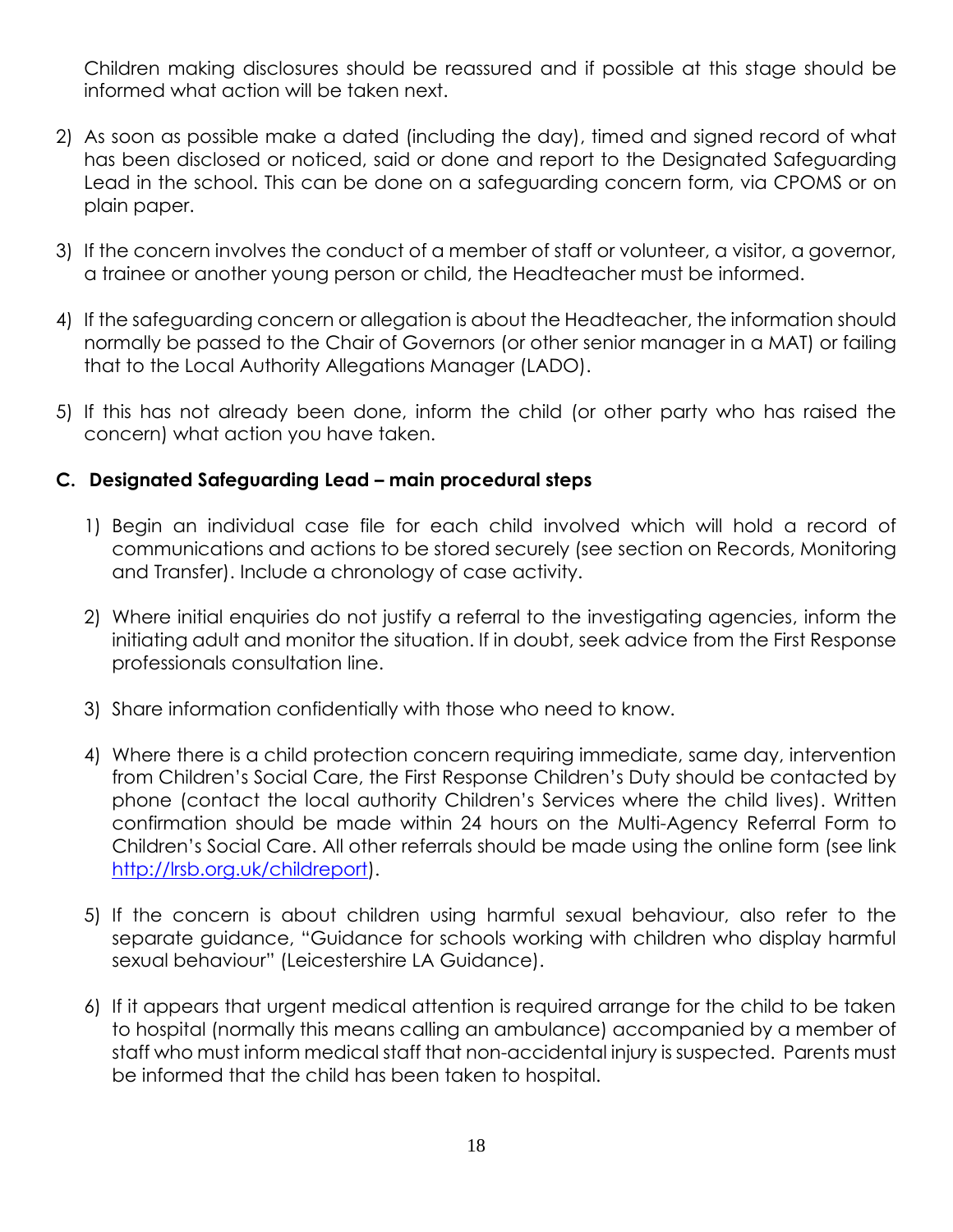7) Exceptional circumstances: If it is feared that the child might be at immediate risk on leaving school, take advice from the First Response Professionals Consultation line (for instance about difficulties if the school day has ended, or on whether to contact the police). Remain with the child until the Social Worker takes responsibility. If in these circumstances a parent arrives to collect the child, the member of staff has no right to withhold the child, unless there are current legal restrictions in force (eg a restraining order). If there are clear signs of physical risk or threat, First Response Children's Duty should be updated and the Police should be contacted immediately.

# **APPENDIX 2**

#### **PROCESS FOR DEALING WITH SAFEGUARDING CONCERNS OR ALLEGATIONS AGAINST STAFF (INCLUDING HEADTEACHERS), SUPPLY TEACHERS, VOLUNTEERS AND CONTRACTORS**

These procedures should be followed in all cases in which there is an allegation or safeguarding concern that a person working with children has:

- behaved in a way that has harmed a child, or may have harmed a child;
- possibly committed a criminal offence against or related to a child;
- behaved towards a child or children in a way that indicates he or she would pose a risk of harm to children; or
- behaved or may have behaved in a way that indicates they may not be suitable to work with children.

There is also a school "Low-level concerns policy" which should be followed if the concern does not meet the allegations threshold above or is not considered serious enough to make a referral to the LADO.

Relevant documents:

• DfE "Keeping children safe in education: Statutory guidance for schools and colleges" (part 4: Allegations made against/concerns raised in relation to teachers, including supply teachers, other staff, volunteers and contractors)

# **1) Individual Staff/Volunteers/Other Adults who receive the allegation**:

- i. Write and sign a dated and timed note of what has been disclosed or noticed, said or done.
- ii. Report immediately to the Headteacher.
- iii. Pass on the written record.
- iv. If the allegation or safeguarding concern is about the conduct of the Headteacher, report immediately to the Chair of Governors. Pass on the written record. (If there is difficulty reporting to the Chair of Governors, contact the Allegations Manager (LADO), Safeguarding and Performance Unit as soon as possible.)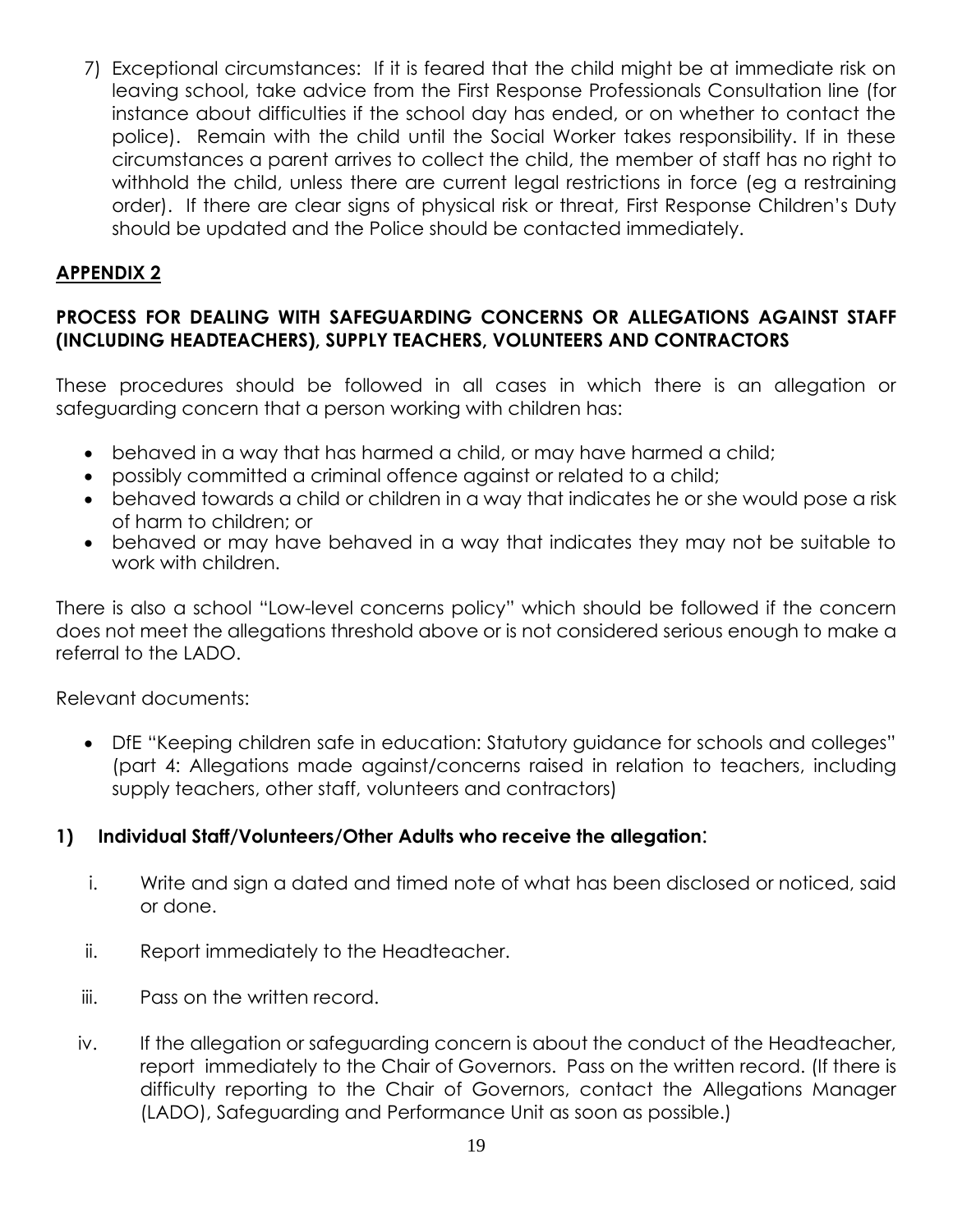# **2) Headteacher (or Chair of Govenors)**

- i. If there is no written record, write and sign a dated and timed note of what has been disclosed or noticed, said or done.
- ii. Before taking further action notify and seek advice from the Allegations Manager (LADO), Safeguarding and Improvement Unit on the same day.
- iii. You may be asked to clarify details or the circumstances of the allegation, but this must not amount to an investigation at this stage.
- iv. Report to First Response Children's Duty if the Allegations Manager (LADO) so advises or if circumstances require a referral concerning a child.
- v. Ongoing involvement in cases:
	- Liaison with the Allegations Manager (LADO)
	- Co-operation with the investigating agency's enquiries as appropriate (including working closely with the employment agency in the case of supply teachers).
	- Consideration of employment issues and possible disciplinary action where the investigating agencies take no further action.
	- Possible referral to the DBS or The Teaching Regulation Agency, depending on the outcome.

# **APPENDIX 3**

# **Low-level Concerns Policy**

#### **1.0 Purpose**

- 1.1 This policy sets out a framework whereby staff are expected to report concerns, no matter how small, about their own behaviour or that of another member of staff, volunteer, supply teacher, contractor or other person working in school. Its purpose is to help create and embed a culture of openness, trust and transparency in which the clear values and expected behaviour set out in the "Guidance for safer working practice for those working with children and young people in education settings" (May 2019) (sometimes called the safeguarding code of conduct) are lived, monitored, and reinforced.
- 1.2 The policy should be read in conjunction with the current statutory guidance -"Keeping Children Safe in Education" Part 4, Section 2.

#### **2.0 Who does the policy apply to?**

2.1 This policy applies to all staff and other individuals who work or volunteer in school.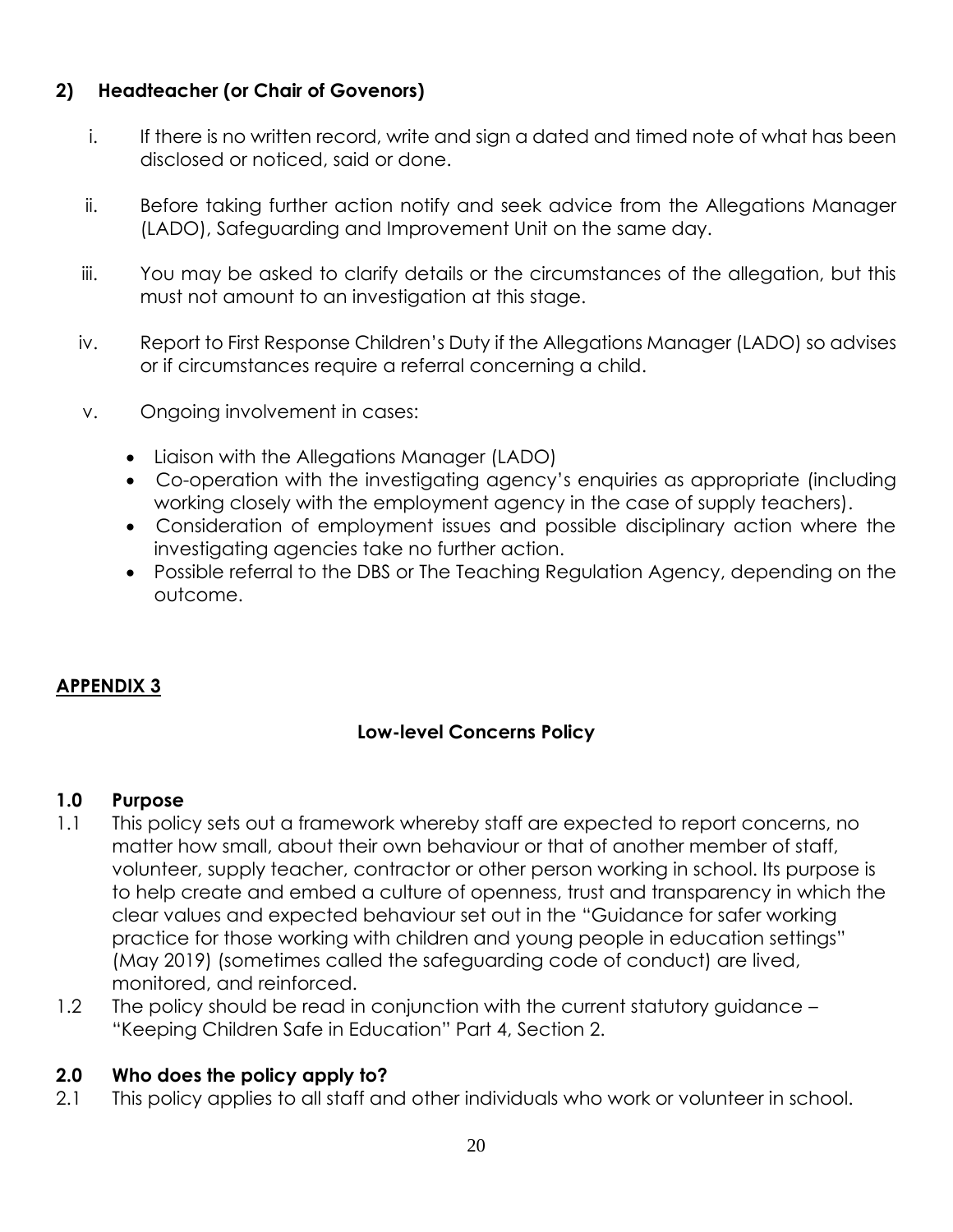# **3.0 Definition of a low-level concern**

- 3.1 A low-level concern is any concern, no matter how small, even if no more than causing a sense of unease or a 'nagging doubt', that a person working in or on behalf of the school may have acted in a way that:
	- is inconsistent with the "Guidance for safer working practice" (May 2019), including inappropriate conduct outside of work, and
	- does not meet the allegations threshold or is otherwise not considered serious enough to make a referral to the LADO

# **4.0 Reporting low-level concerns**

- 4.1 Where a low-level concern has been identified this will be reported as soon as possible to the **headteacher**. However, it is never too late to share a low-level concern if this has not already happened.
- 4.2 Where the headteacher is not available, the information will be reported to the Designated Safeguarding Lead or Deputy (ie the most senior member of SLT acting in this role).
- 4.3 Low-level concerns about the Designated Safeguarding Lead will be reported to the headteacher and those about the headteacher will be reported to the Chair of **Trustees**
- 4.4 Where the low-level concern has been reported to the Designated Safeguarding Lead, they will inform the headteacher of the details as soon as possible.

# **5.0 Recording concerns**

- 5.1 A summary of the low-level concern should be written down, signed, timed, dated and shared by the person bringing the information forward.
- 5.2 Where concerns are reported verbally to the headteacher a record of the conversation will be made by the headteacher which will be signed, timed, and dated.

# **6.0 Responding to low-level concerns**

- 6.1 Where a low-level concern has been raised this will be taken seriously and dealt with promptly. The headteacher will:
	- Speak to the person reporting the concern to gather all the relevant information
	- Speak to the individual about the concern raised to ascertain their response, unless advised not to do so by the LADO or Police (HR advice may also need to be taken).
	- Where necessary further investigation will be carried out to gather all relevant information. This may involve speaking to any potential witnesses.
	- The information reported and gathered will then be reviewed to determine whether the behaviour,

i) is consistent with the "Guidance for safer working practice for those working with children and young people in education settings" (May 2019): no further action will be required,

ii) constitutes a low-level concern: no further action is required, or additional training/guidance/support may be required to rectify the behaviour via normal day to day management processes. The employee should understand that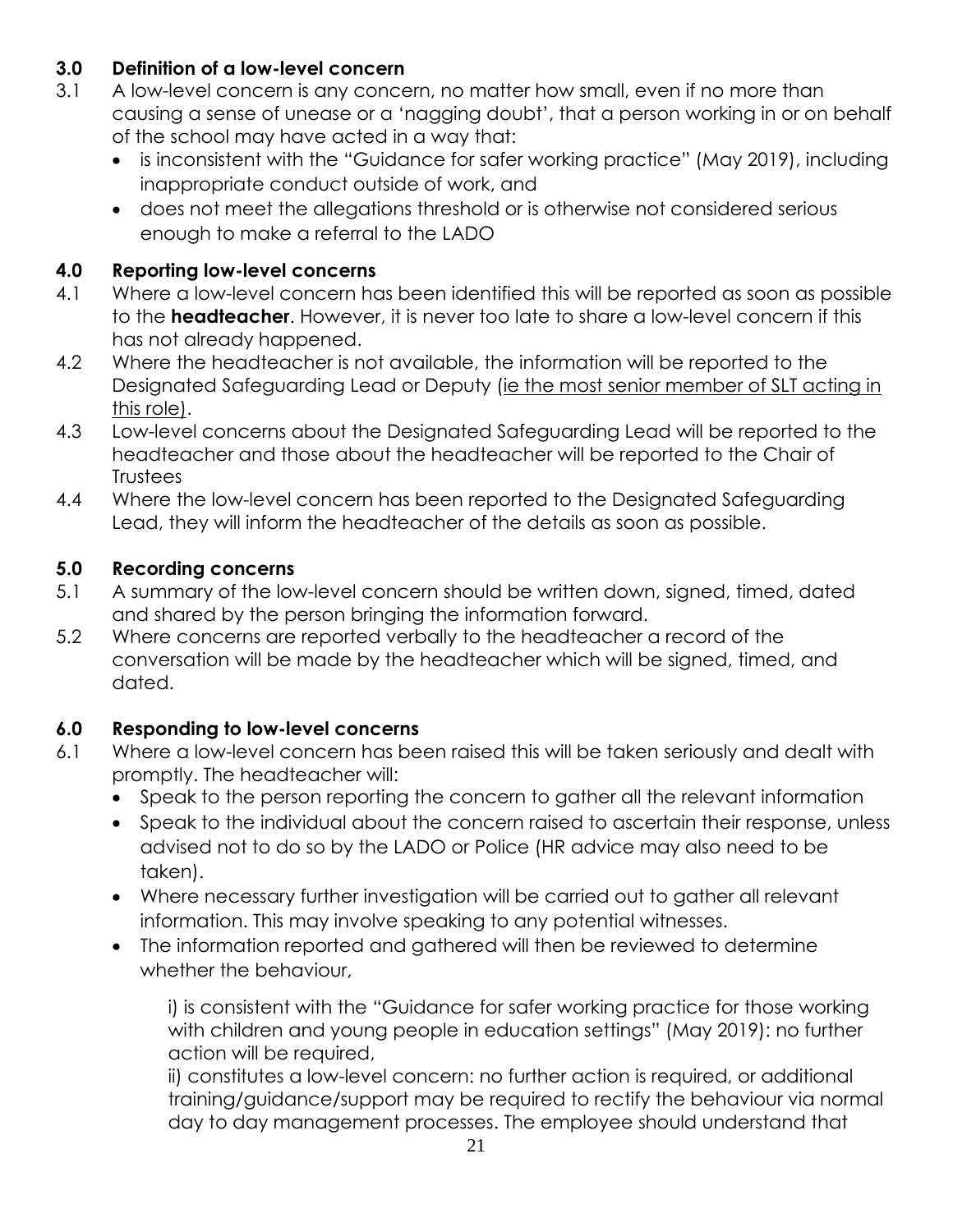failure to improve or a repeat of the behaviour may lead to further action being taken, e.g. either via the Performance Management Policy or Disciplinary Policy. iii) is serious enough to consult with or refer to the LADO: a referral should be made to the LADO and advice taken from HR. In this case the school's Managing Allegations procedure within the Safeguarding Policy and Disciplinary Policy will be followed.

iv) when considered with any other low-level concerns that have previously been raised about the same individual, should be reclassified as an allegation and referred to the LADO or Police: a referral should be made to the LADO and advice taken from HR. In this case the school's Managing Allegations procedure within the Safeguarding Policy and Disciplinary Policy will be followed.

• Records will be made of, i) all internal conversations including any relevant witnesses, ii) all external conversations eg with the LADO iii) the decision and the rationale for it, iv) any action taken

# **7.0 Can the reporting person remain anonymous?**

7.1 The person bringing forward the concern will be named in the written record. Where they request to remain anonymous this will be respected as far as possible. However, there may be circumstances where this is not possible e.g. where a fair disciplinary investigation is needed or where a later criminal investigation is required.

# **8.0 Should staff report concerns about themselves (i.e. self-report)?**

8.1 It may be the case that a person finds themselves in a situation which could be misinterpreted, or might appear compromising to others; or they may have behaved in a manner which on reflection they consider falls below the standard set out in the "Guidance for safer working practice". In these circumstances they should self-report. This will enable a potentially difficult situation to be addressed at an early opportunity if necessary.

#### **9.0 Where behaviour is consistent with the "Guidance for safer working practice" (May 2019)**

9.1 Feedback will be given to both parties to explain why the behaviour was consistent with the "Guidance for safer working practice".

# **10.0 Should the low-level concerns file be reviewed?**

10.1 The records will be reviewed periodically, and whenever a new low-level concern is added, so that potential patterns of concerning, problematic or inappropriate behaviour can be identified and referred to the LADO if required. A record of these reviews will be retained.

#### **11.0 References**

11.1 Low-level concerns will not be included in references unless a low-level concern, or group of concerns, has met the threshold for referral to the LADO and found to be substantiated.

# **12.0 What is the role of the Governing Body?**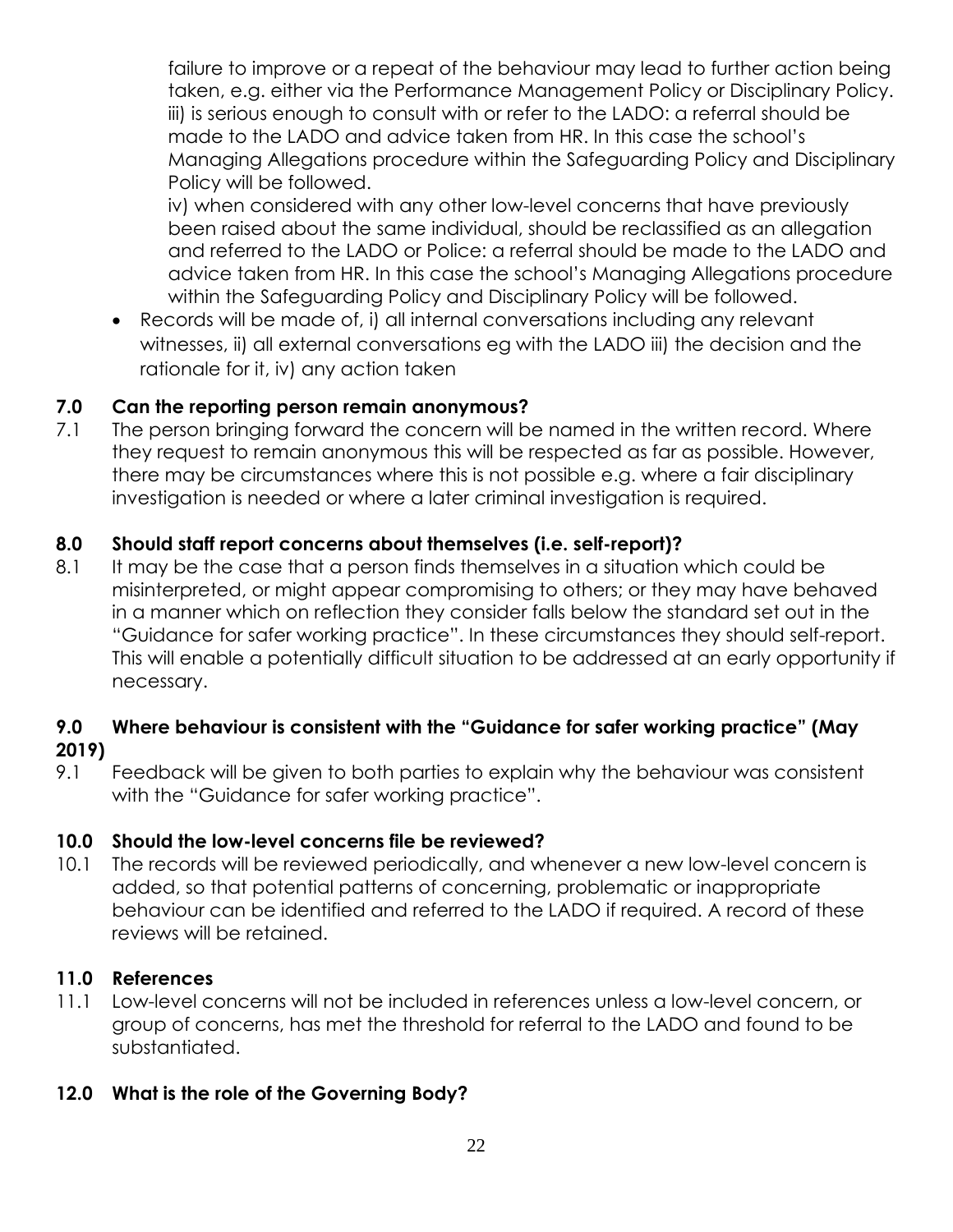12.1 The headteacher will regularly inform the Governing Body about the implementation of the low-level concerns policy including any evidence of its effectiveness eg with relevant data. The Safeguarding Governor may also review an anonymised sample to ensure that these concerns have been handled appropriately.

# **APPENDIX 4**

# **Early Years Foundation Stage (EYFS) Policy for the use of Cameras and Mobile Phones**

#### **N.B. COVID-19 safety issues mean that aspects of this policy may need to be altered – though never in a way that places children at risk.**

To ensure the safety and welfare of the children in our care this policy outlines the protocol for the use of personal mobile phones and cameras in the school.

- All staff must ensure that their mobile phones, personal cameras and recording devices are stored securely during working hours on school premises or when on outings. (This includes visitors, volunteers and students)
- Mobile phones must not be used in any teaching area in school or within toilet or changing areas
- Only school equipment should be used to record classroom activities. Photos should be put on the school system as soon as possible and not sent to or kept on personal devices
- During school outings nominated staff will have access to a school mobile which can be used for emergency or contact purposes
- All telephone contact with parents or carers must be made on the school phone and a note kept
- Parents or carers are permitted to take photographs of their own children during a school production or event. The school protocol requires that photos of other people's children are not published on social networking sites such as Facebook.

# **APPENDIX 5**

# **Safeguarding pupils who are vulnerable to extremism and radicalisation**

Our school recognises the duties placed on us by the Counter Terrorism Bill (July 2015) to prevent our pupils being drawn into terrorism.

These include:

- Assessing the risk of pupils being drawn into terrorism (see Appendix 5)
- Working in partnership with relevant agencies (including making referrals) under the Safeguarding Children Partnership procedures
- Appropriate staff training
- Appropriate online filtering

Our school is committed to actively promoting the fundamental British values of democracy, the rule of law, individual liberty and mutual respect and tolerance of those with different faiths and beliefs. The pupils are encouraged to develop and demonstrate skills and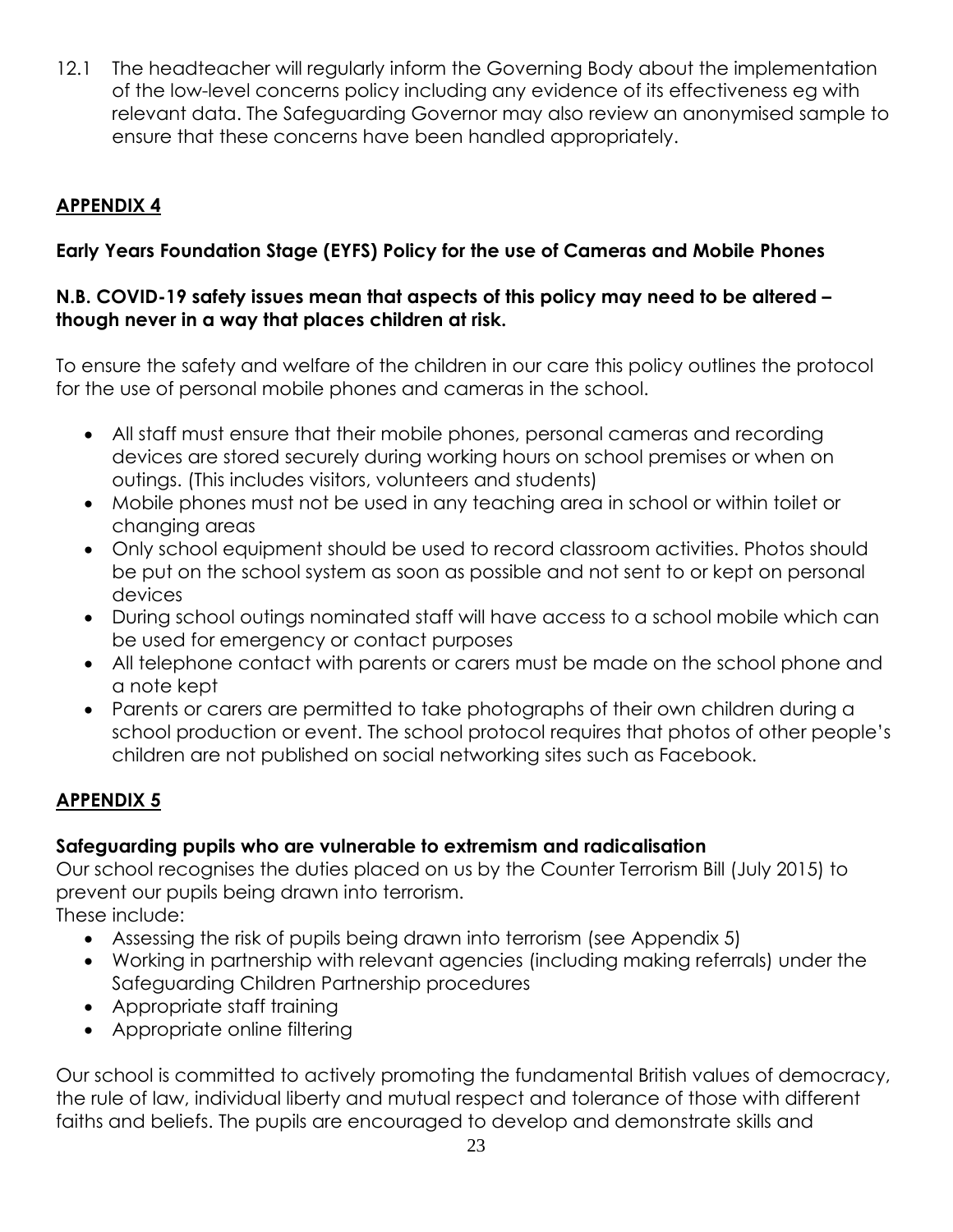attitudes that will allow them to participate fully in and contribute positively to life in modern Britain.

There is a current threat from terrorism in the UK and this can include the exploitation of vulnerable young people, aiming to involve them in terrorism or to be active in supporting terrorism.

Our school seeks to protect children and young people against the messages of all violent extremism including but not restricted to those linked to Islamist Ideology, Far Right / Neo Nazi / White Supremacist ideology etc. Concerns should be referred to the Designated Safeguarding Lead who has local contact details for the Prevent Engagement Team (Police) and Channel referrals. They will also consider whether circumstances require Police to be contacted urgently.

# **APPENDIX 6**

# **Radicalisation and Extremism Risk Assessment**

|                                                                                                                                                                                                                                      | Yes/No       | Evidence                                                                           |
|--------------------------------------------------------------------------------------------------------------------------------------------------------------------------------------------------------------------------------------|--------------|------------------------------------------------------------------------------------|
| Does the school have a policy?                                                                                                                                                                                                       | Y            | Yes, as part of the safeguarding policy.                                           |
| Does the school work with outside agencies<br>extremism<br>radicalisation and<br>e.g.<br>on<br>Channel?                                                                                                                              | Y            | Trust training for DSLs                                                            |
| Have staff received appropriate training?                                                                                                                                                                                            | Y            | Staff have undertaken safeguarding training<br>which includes PREVENT.             |
| Has the school got a trained Prevent lead?                                                                                                                                                                                           | Y            | We have 5 trained DSLs in school                                                   |
| Do staff know who to discuss concerns with?                                                                                                                                                                                          | Y            |                                                                                    |
| Is suitable filtering of the internet in place?                                                                                                                                                                                      | Y            |                                                                                    |
| Do children know who to talk to about their<br>concerns?                                                                                                                                                                             | Y            |                                                                                    |
| Are there opportunities for children to learn<br>about radicalisation and extremism?                                                                                                                                                 | Y            | This is covered in the PSHE curriculum                                             |
| Have any cases been reported?                                                                                                                                                                                                        | $\mathsf{N}$ |                                                                                    |
| Are individual pupils risk assessed?                                                                                                                                                                                                 | n/a          | This would happen if necessary                                                     |
| What factors make the school community<br>potentially<br>vulnerable<br>being<br>to<br>radicalised?<br>(e.g. EDL local base, extreme religious<br>views promoted locally, tensions between<br>local communities, promotion of radical | acted upon.  | No known specific factors.<br>Vigilance is applied and local intelligence would be |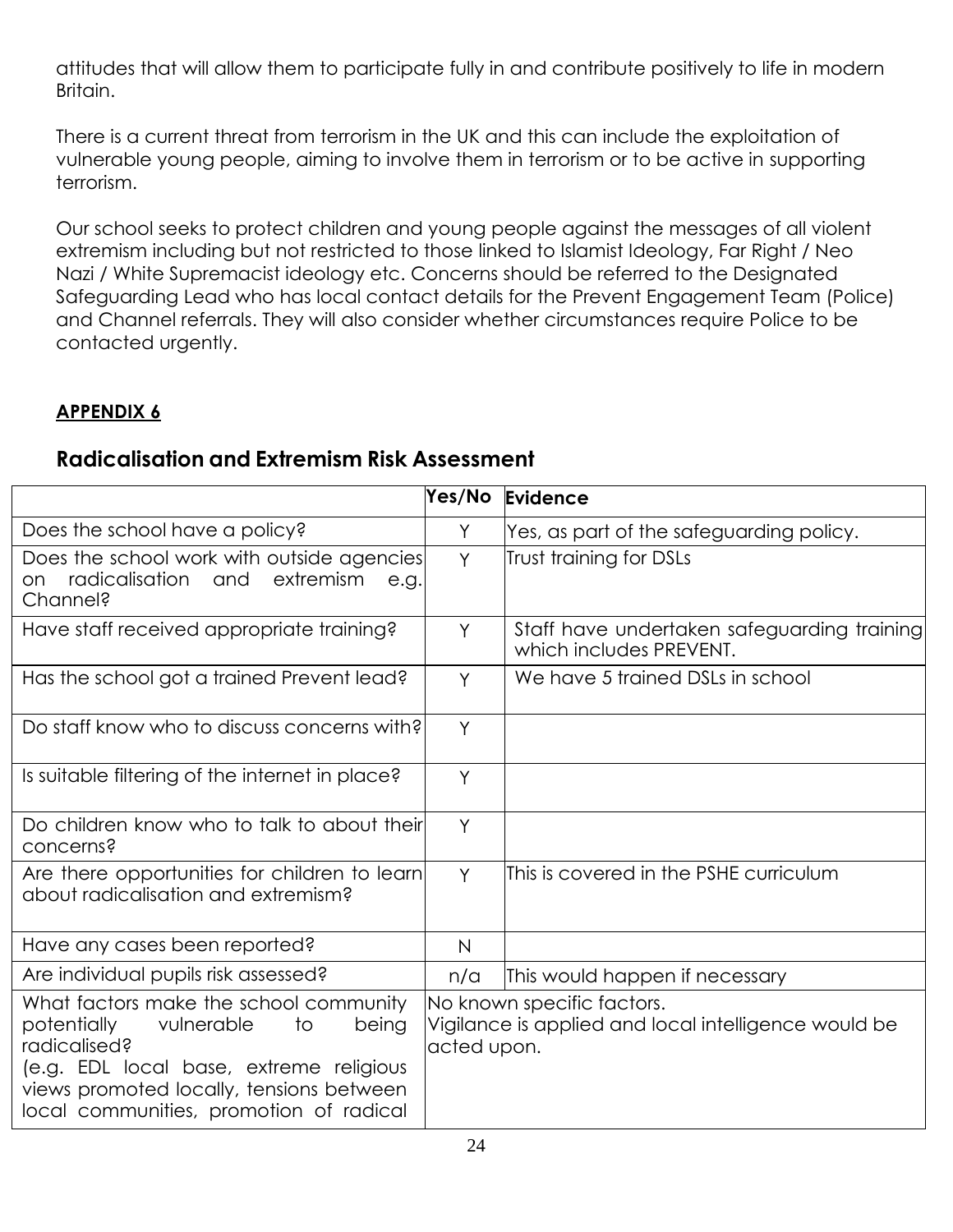|                           | websites by some pupils/parents) |                                                                                                                                                                                                                                                                                                       |
|---------------------------|----------------------------------|-------------------------------------------------------------------------------------------------------------------------------------------------------------------------------------------------------------------------------------------------------------------------------------------------------|
| known about.              |                                  | Comment on the school's community, locality and relevant history: No local factors or concerns                                                                                                                                                                                                        |
| <b>Risk</b><br>evaluation | Low<br>Medium<br><b>High</b>     | Way Forward: continue to provide staff updates and<br>ensure children are educated about other faiths<br>and cultures. Continue to promote a positive and<br>inclusive ethos and maintain a broad and diverse<br>curriculum. Continue to monitor any behaviour<br>patterns or trends causing concern. |

Date completed: Sept 2021 Signed:

# **APPENDIX 7**

#### **Female Genital Mutilation**

Section 5B of the Female Genital Mutilation Act 2003 and section 74 of the Serious Crime Act 2015 places a mandatory duty on teachers along with social workers and healthcare professionals to report to the police where they discover that FGM appears to have been carried out on a girl under 18 or where a girl discloses that she has undergone FGM. The school's response to FGM will take into account the government guidance, "Multi-agency statutory guidance on female genital mutilation" updated October 2018. Staff will also follow the established safeguarding procedure by reporting any such concerns to the Designated Safeguarding Lead and a report must also be made to the Police.

There will be a considered safeguarding response towards any girl who is identified as being at risk of FGM (eg there is a known history of practising FGM in her family, community or country of origin) which may include sensitive conversations with the girl and her family, sharing information with professionals from other agencies and/or making a referral to Children's Social Care. If the risk of harm is imminent there are a number of emergency measures that can be taken including police protection, an FGM protection order and an Emergency Protection Order.

# **APPENDIX 8**

#### **Indicators of abuse and neglect**

Abuse, neglect and safeguarding issues are rarely standalone events that can be covered by one definition or label. In most cases, multiple issues will overlap with one another.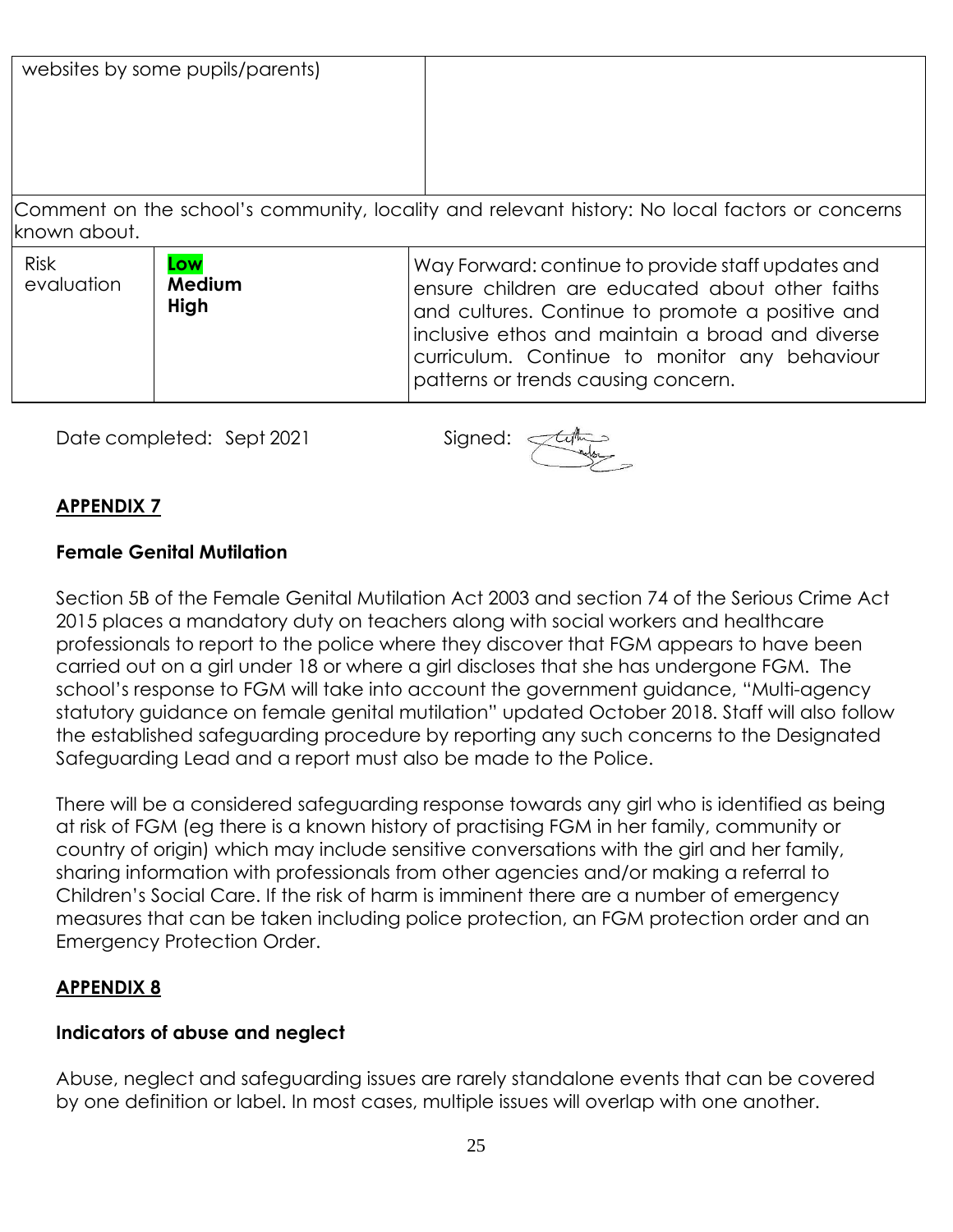**Physical abuse:** a form of abuse which may involve hitting, shaking, throwing, poisoning, burning or scalding, drowning, suffocating or otherwise causing physical harm to a child. Physical harm may also be caused when a parent or carer fabricates the symptoms of, or deliberately induces, illness in a child.

**Emotional abuse:** the persistent emotional maltreatment of a child such as to cause severe and adverse effects on the child's emotional development. It may involve conveying to a child that they are worthless or unloved, inadequate, or valued only insofar as they meet the needs of another person. It may include not giving the child opportunities to express their views, deliberately silencing them or 'making fun' of what they say or how they communicate. It may feature age or developmentally inappropriate expectations being imposed on children. These may include interactions that are beyond a child's developmental capability as well as overprotection and limitation of exploration and learning, or preventing the child from participating in normal social interaction. It may involve seeing or hearing the ill-treatment of another. It may involve serious bullying (including cyberbullying), causing children frequently to feel frightened or in danger, or the exploitation or corruption of children. Some level of emotional abuse is involved in all types of maltreatment of a child, although it may occur alone.

**Sexual abuse:** involves forcing or enticing a child or young person to take part in sexual activities, not necessarily involving a high level of violence, whether or not the child is aware of what is happening. The activities may involve physical contact, including assault by penetration (for example rape or oral sex) or non-penetrative acts such as masturbation, kissing, rubbing and touching outside of clothing. They may also include non-contact activities, such as involving children in looking at, or in the production of, sexual images, watching sexual activities, encouraging children to behave in sexually inappropriate ways, or grooming a child in preparation for abuse. Sexual abuse can take place online, and technology can be used to facilitate offline abuse. Sexual abuse is not solely perpetrated by adult males. Women can also commit acts of sexual abuse, as can other children. The sexual abuse of children by other children is a specific safeguarding issue in education.

**Neglect:** the persistent failure to meet a child's basic physical and/or psychological needs, likely to result in the serious impairment of the child's health or development. Neglect may occur during pregnancy, for example, as a result of maternal substance abuse. Once a child is born, neglect may involve a parent or carer failing to: provide adequate food, clothing and shelter (including exclusion from home or abandonment); protect a child from physical and emotional harm or danger; ensure adequate supervision (including the use of inadequate care-givers); or ensure access to appropriate medical care or treatment. It may also include neglect of, or unresponsiveness to, a child's basic emotional needs.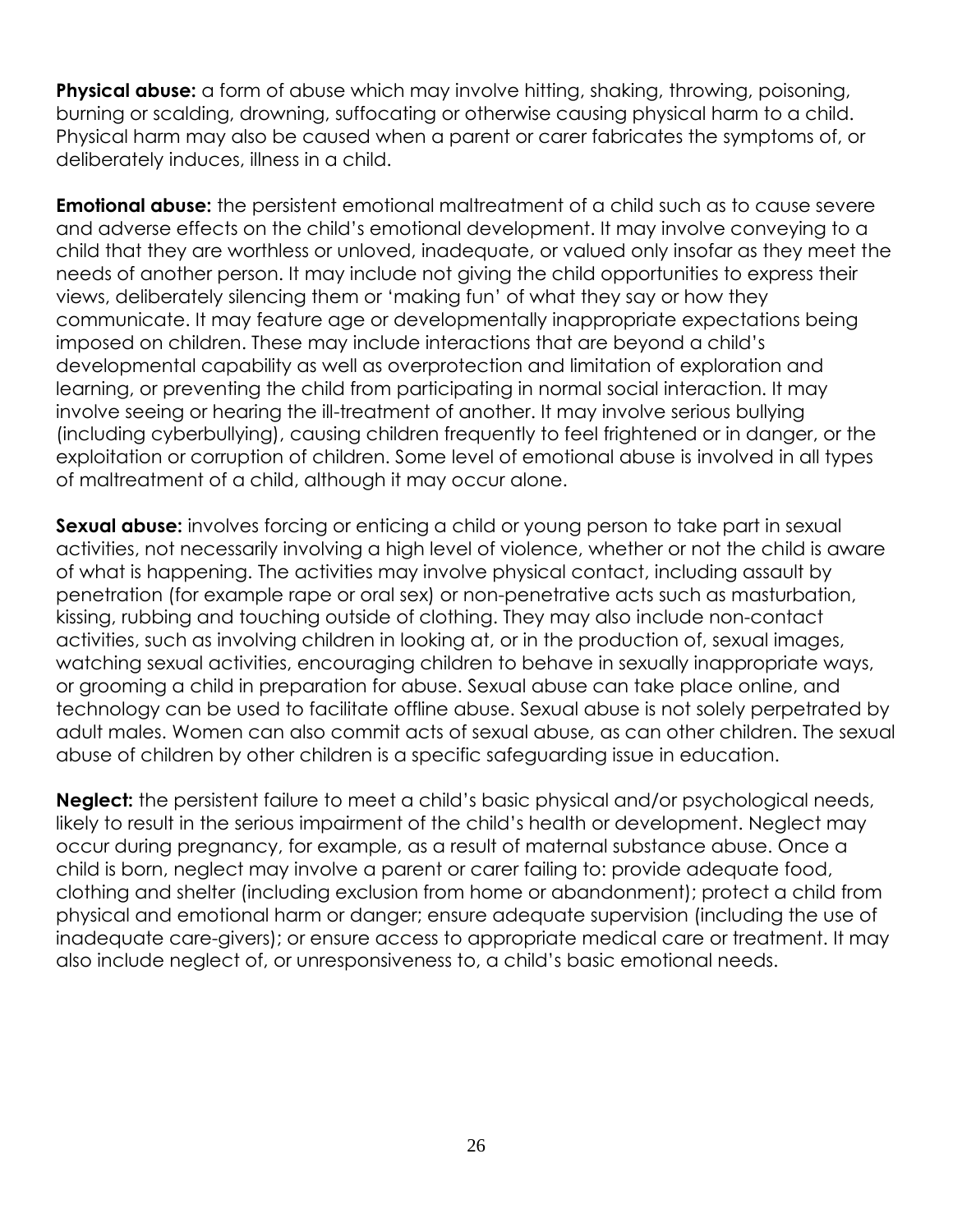# **Appendix 9**

This document should be used when 'low level' concerns about adults working with children, as defined in Section 2 of Part 4 of Keeping Children Safe in Education 2021, are reported. This document does not to replace suspension/formal disciplinary investigations in the event that concerns are either categorised as more serious than low level or when formal disciplinary procedures are required in relation to the low level concern.

| 1. Name of individual raising the concern<br>Leave blank if concern was raised anonymously or the individual                                                                                                                                                                                                                                                                                                                                                                                   |     |           |  |
|------------------------------------------------------------------------------------------------------------------------------------------------------------------------------------------------------------------------------------------------------------------------------------------------------------------------------------------------------------------------------------------------------------------------------------------------------------------------------------------------|-----|-----------|--|
| wishes to remain anonymous<br>2. Date the concern was raised                                                                                                                                                                                                                                                                                                                                                                                                                                   |     |           |  |
| 3. Name and role of individual about whom concern has been raised                                                                                                                                                                                                                                                                                                                                                                                                                              |     |           |  |
|                                                                                                                                                                                                                                                                                                                                                                                                                                                                                                |     |           |  |
| 4. Details of the concern(s) reported (give description and context)<br>A 'low level' concern is any concern is any concern - no matter how<br>small, and even if no more than causing a sense of unease or a<br>'nagging doubt' – that an adult may have acted in a way that is<br>inconsistent with the staff code of conduct but does not meet the<br>allegations threshold set out in Section 1 of Part 4.                                                                                 |     |           |  |
| 5. Details of steps have been taken to investigate this concern<br>Steps should include speaking to the individual who raised the<br>concern, the individual about whom the concern is raised and any<br>witnesses. You will need to review your Code of Conduct and<br>Safeguarding Policies to determine if there has been a breach.<br>6. Set out the Individual's response to the concern                                                                                                  |     |           |  |
|                                                                                                                                                                                                                                                                                                                                                                                                                                                                                                |     |           |  |
| 7. Is this concern 'low level' or should it be treated as an allegation<br>against staff and managed in accordance with Section 1 of Part 4?<br>To reach this decision, consider the information set out in 5 and 6<br>above. If you are unsure, seek advice from your HR and/or<br>safeguarding advisors and/or discuss the matter with your LADO. Set<br>out your reasons for reaching your conclusion, including the advice<br>provided by your advisors and any discussions with your LADO |     |           |  |
| 8. Have 'low level' or other concerns been raised about this individual                                                                                                                                                                                                                                                                                                                                                                                                                        | Yes | <b>No</b> |  |
| previously?<br>If so, please provides dates, brief details and relevant file/document<br>reference for the concern(s). Also consider whether previous<br>concern(s) raised coupled with this new concern meet the threshold<br>set out in Section 1 of Part 4.                                                                                                                                                                                                                                 |     |           |  |
| Details of further action required<br>Action could range from no action or a conversation to discuss the<br>concern, to being clear why the behaviour is concerning and formal<br>disciplinary action.                                                                                                                                                                                                                                                                                         |     |           |  |

| Completed by:   Name |          | Signed      |  |
|----------------------|----------|-------------|--|
|                      | Position | <b>Date</b> |  |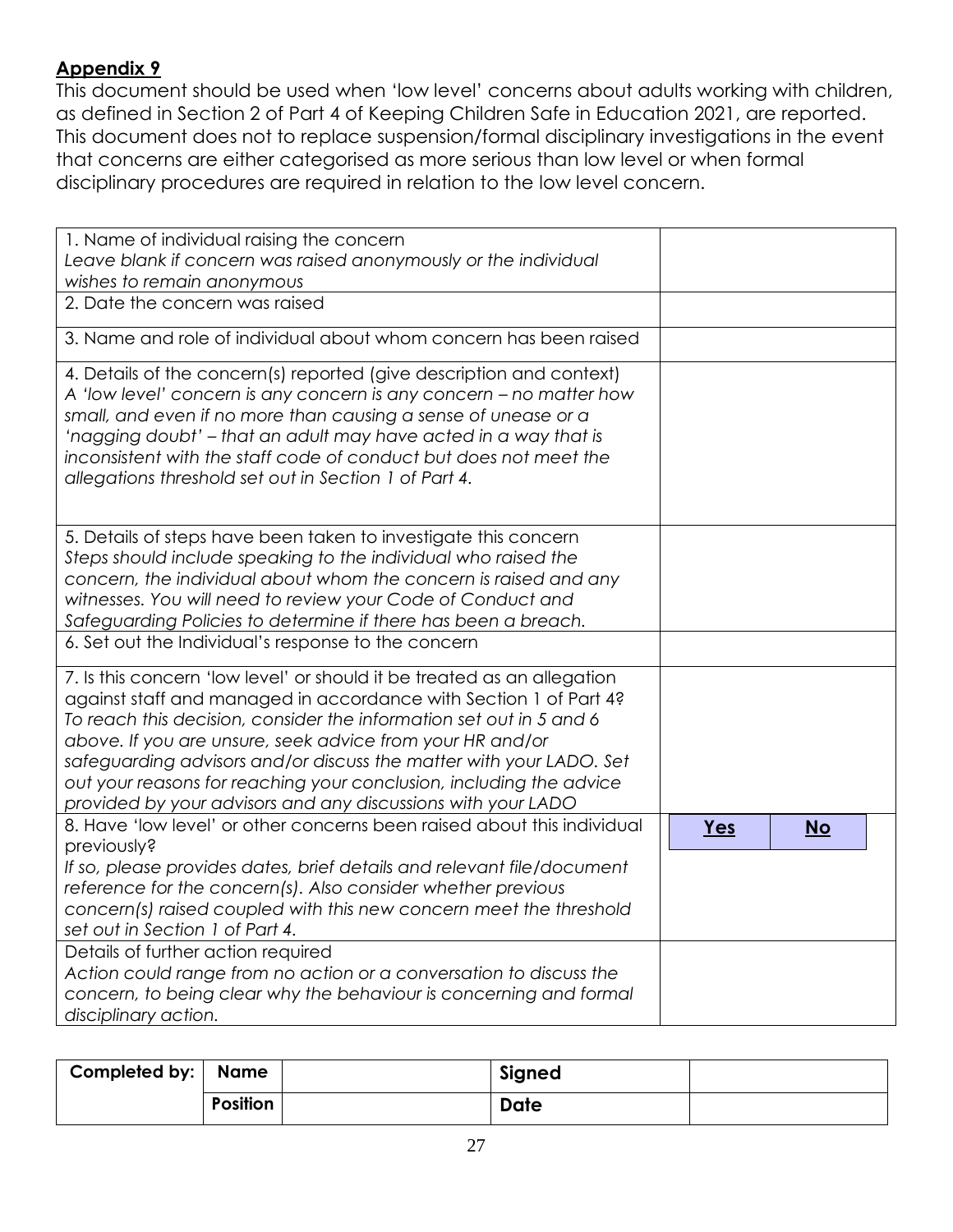# **APPENDIX 10**

**Date & Time of signature:**



#### **Safeguarding Concern Form – Red Hill Field Primary School**

| Date:                | Time: |
|----------------------|-------|
|                      |       |
| <b>Child's Name:</b> |       |
| Who was present:     |       |

| <b>Case Notes</b>  |  |
|--------------------|--|
|                    |  |
|                    |  |
|                    |  |
|                    |  |
|                    |  |
|                    |  |
|                    |  |
|                    |  |
|                    |  |
|                    |  |
| Signed:            |  |
| <b>PRINT NAME:</b> |  |

**ACTION TO BE TAKEN BY DSL (Steve Snelson, Rachel Watts, Kate Chapman, Moira Swarbrick)**